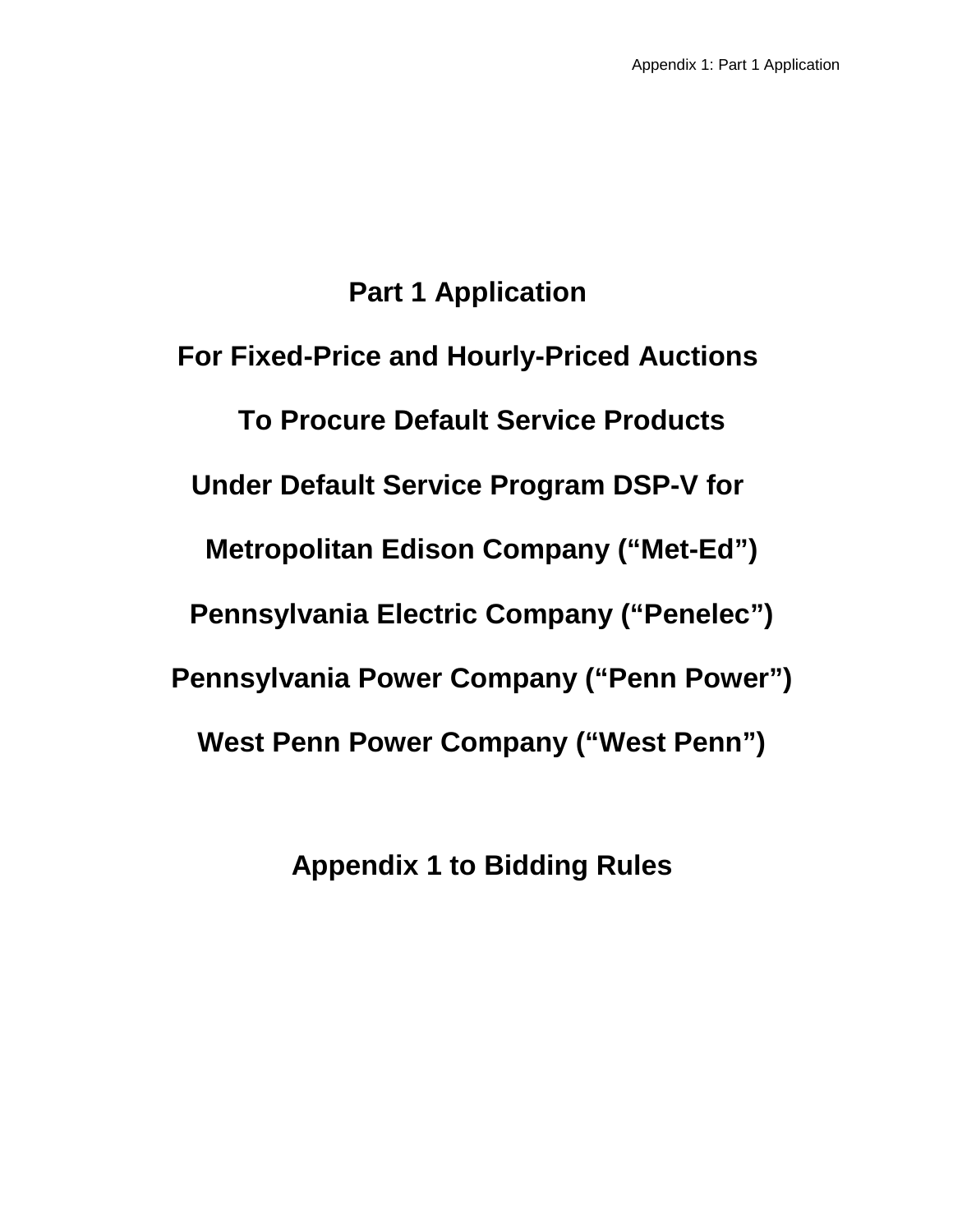Name of Applicant

### **PART 1 APPLICATION AUCTIONS TO PROCURE DEFAULT SERVICE PRODUCTS FOR MET-ED / PENELEC / PENN POWER / WEST PENN**

#### **INSTRUCTIONS**

There are two parts to the application process.

\_\_\_\_\_\_\_\_\_\_\_\_\_\_\_\_\_\_\_\_\_\_\_\_\_\_\_\_\_\_\_\_\_\_\_\_\_\_\_\_\_\_\_

- **Part 1 Application:** Applicants submit the Part 1 Application and all documents required therein to become Qualified Bidders for the fixed-price auction ("FP Auction") and/or the hourly-priced auction ("HP Auction") used to procure default service products for Met-Ed, Penelec, Penn Power, and West Penn ("Companies"). A Qualified Bidder for an auction need not submit a new Part 1 Application for subsequent auctions in the same calendar year unless the information in the Qualified Bidder's Part 1 Application has changed. In any case, a Qualified Bidder must submit its most recent financial statements during the Part 1 Application process before each auction.
- **Part 2 Application:** Qualified Bidders for the FP Auction and/or the HP Auction submit the Part 2 Application in which they will: (a) agree to comply with the Bidding Rules, (b) agree to accept the terms of the Supplier Master Agreement ("SMA") should they become a winning supplier, (c) make certifications regarding associations and handling of Confidential Information, (d) submit Indicative Offers, and (e) post Pre-Bid Security to become Registered Bidders.

This document is the Part 1 Application.

For further information, consult the Information Website.

Unless otherwise defined, capitalized terms in this document have the definitions provided in the SMA. "Communications Protocols" refers to the section "Communications Protocols" and related sections in the Bidding Rules.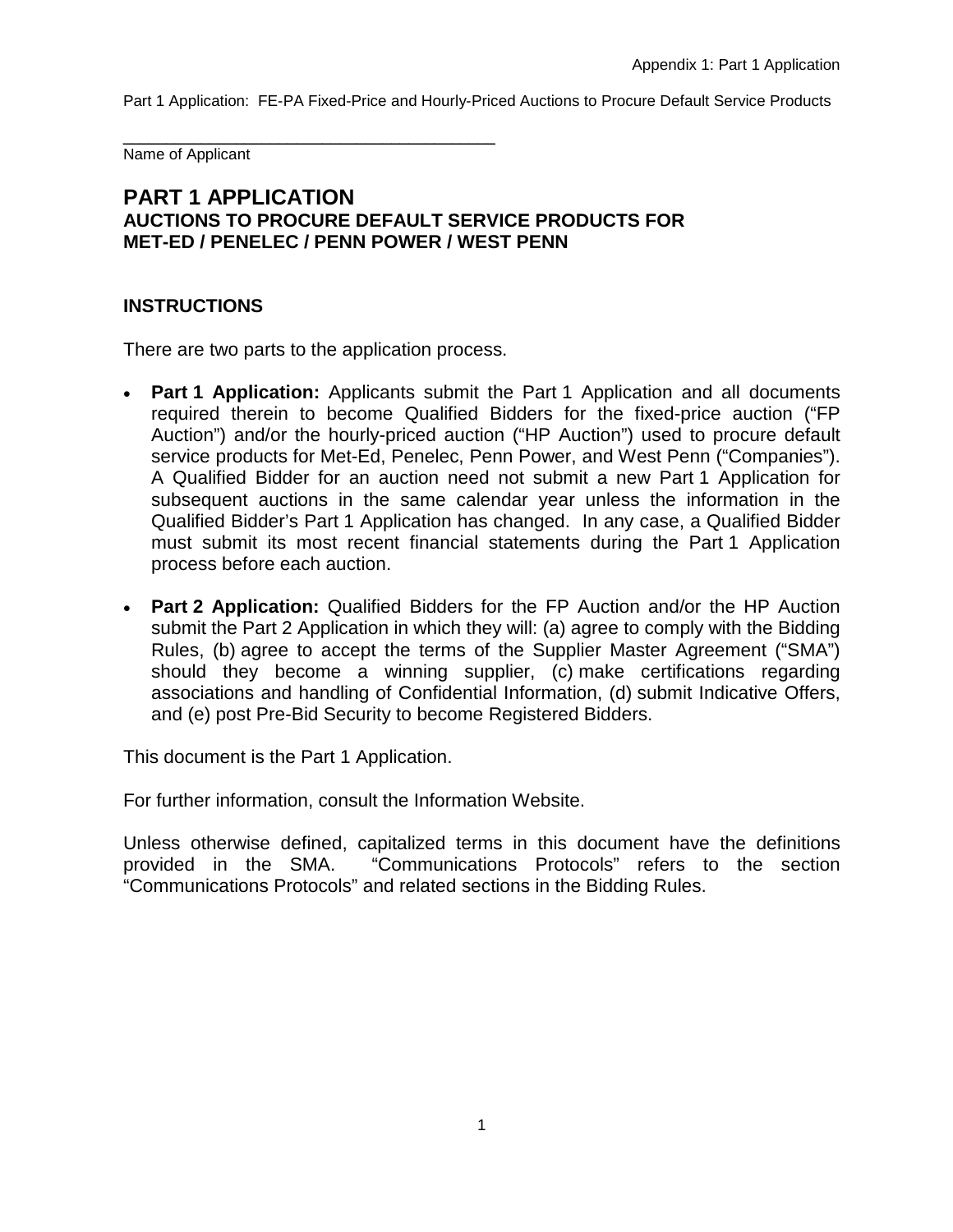\_\_\_\_\_\_\_\_\_\_\_\_\_\_\_\_\_\_\_\_\_\_\_\_\_\_\_\_\_\_\_\_\_\_\_\_\_\_\_\_\_\_\_ Name of Applicant

### **PART 1 APPLICATION SUBMISSION**

To become a Qualified Bidder for the FP Auction and/or the HP Auction, Applicants must submit the following to the Independent Evaluator electronically through the Secure Online Application Process or in hardcopy format to the address below by the Part 1 Application Due Date:

- **Electronic Application Form:** Completed Part 1 Application submitted online;
- **Hardcopy Application Form:** One (1) printed Part 1 Application document with original signatures, notarized signatures where applicable, and the name of the Applicant on every page of the Application;
- **Supporting Documentation:** One (1) copy of required financial statements and other requested documents supporting the Application as specified in Appendix A; and
- **Changes to Pre-Bid Letter of Credit (Optional):** Any suggested modifications to the template for the Pre-Bid Letter of Credit must be provided to the Independent Evaluator in an electronic, red-lined version.

Proposed modifications to the Pre-Bid Security Letter of Credit and any other inquiries may be directed to the Independent Evaluator by email at [fepaauction@crai.com.](mailto:fepaauction@crai.com) Inquiries can also be made through the Information Website.

Photocopies and facsimiles of completed documents will not be accepted under any circumstances.

It is in your interest to seek independent legal and financial advice before deciding to participate in the FP Auction and/or the HP Auction.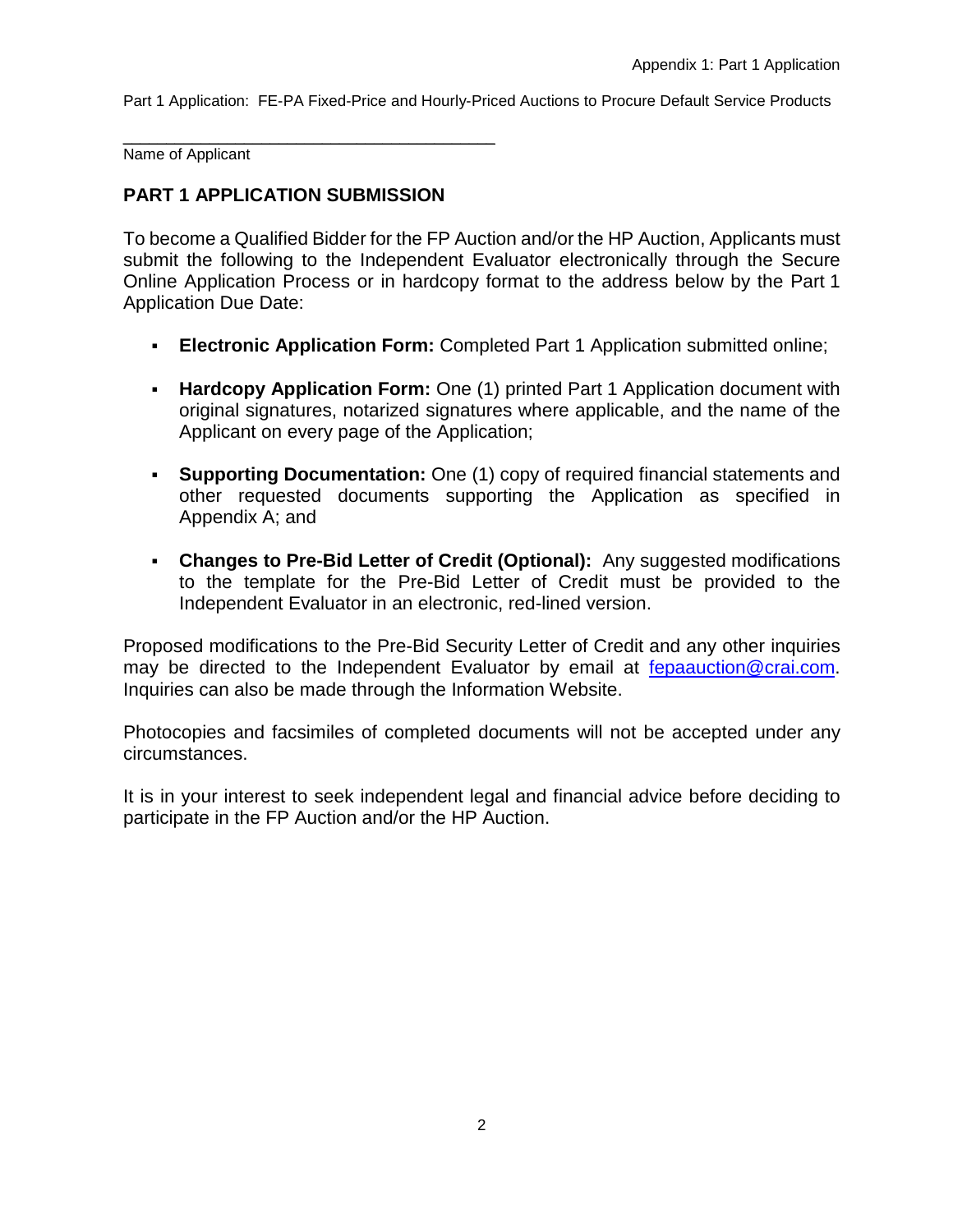Name of Applicant

\_\_\_\_\_\_\_\_\_\_\_\_\_\_\_\_\_\_\_\_\_\_\_\_\_\_\_\_\_\_\_\_\_\_\_\_\_\_\_\_\_\_\_

**The completed Part 1 Application and any proposed modifications to the Pre-Bid Security Letter of Credit MUST be received by the Independent Evaluator no later than 12:00 p.m. noon prevailing Eastern Time on the Part 1 Application Due Date as posted in the timeline on the Information Website.**

#### **Any hardcopies must be addressed to:**

Independent Evaluator c/o Brad Miller, Vice President CRA International, Inc. 200 Clarendon Street, T-9 Boston, MA 02116-5092 Phone: 617.425.3384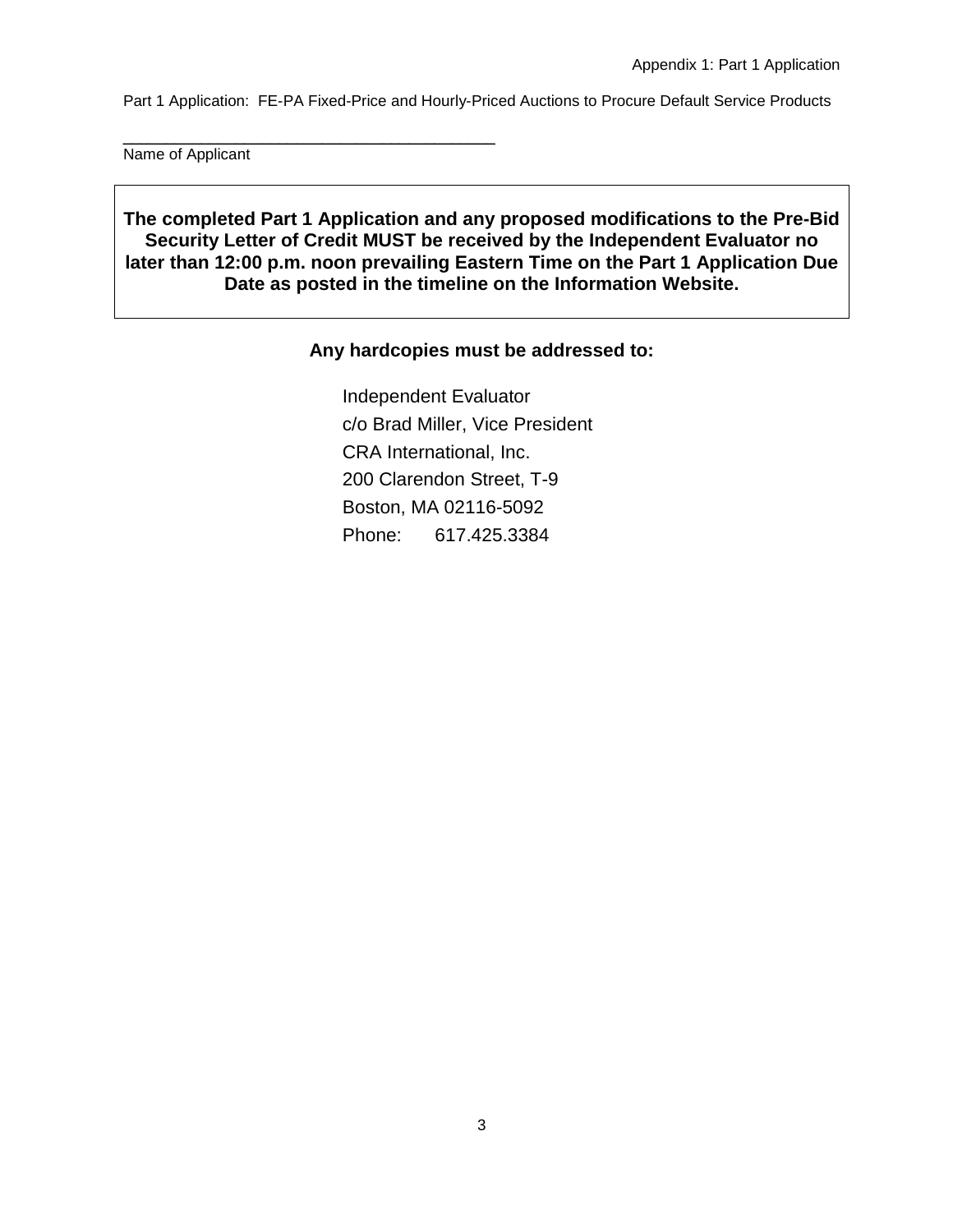\_\_\_\_\_\_\_\_\_\_\_\_\_\_\_\_\_\_\_\_\_\_\_\_\_\_\_\_\_\_\_\_\_\_\_\_\_\_\_\_\_\_\_ Name of Applicant

## **CONFIDENTIALITY OF PART 1 APPLICATION SUBMISSIONS**

Confidentiality requirements specific to the Part 1 Application are provided below.

### **CONFIDENTIALITY OF CREDIT INFORMATION**

Any information and materials that you submit in this Part 1 Application may be provided on a confidential basis to the Independent Evaluator Team and the Pennsylvania Public Utility Commission ("Commission") and their representatives. Information that you provide in this Part 1 Application, except for information regarding bidding agreements provided in Section 1.11, may be provided on a confidential basis to representatives of the Companies for a creditworthiness assessment.

## **CONFIDENTIALITY OF QUALIFIED BIDDERS**

Upon completion of the Part 1 Application process, the names of Qualified Bidders will be provided to other Qualified Bidders on a confidential basis. As part of this Part 1 Application, you are required to certify that you agree to release your name to other Qualified Bidders and that you will keep confidential the list of Qualified Bidders that is provided to you.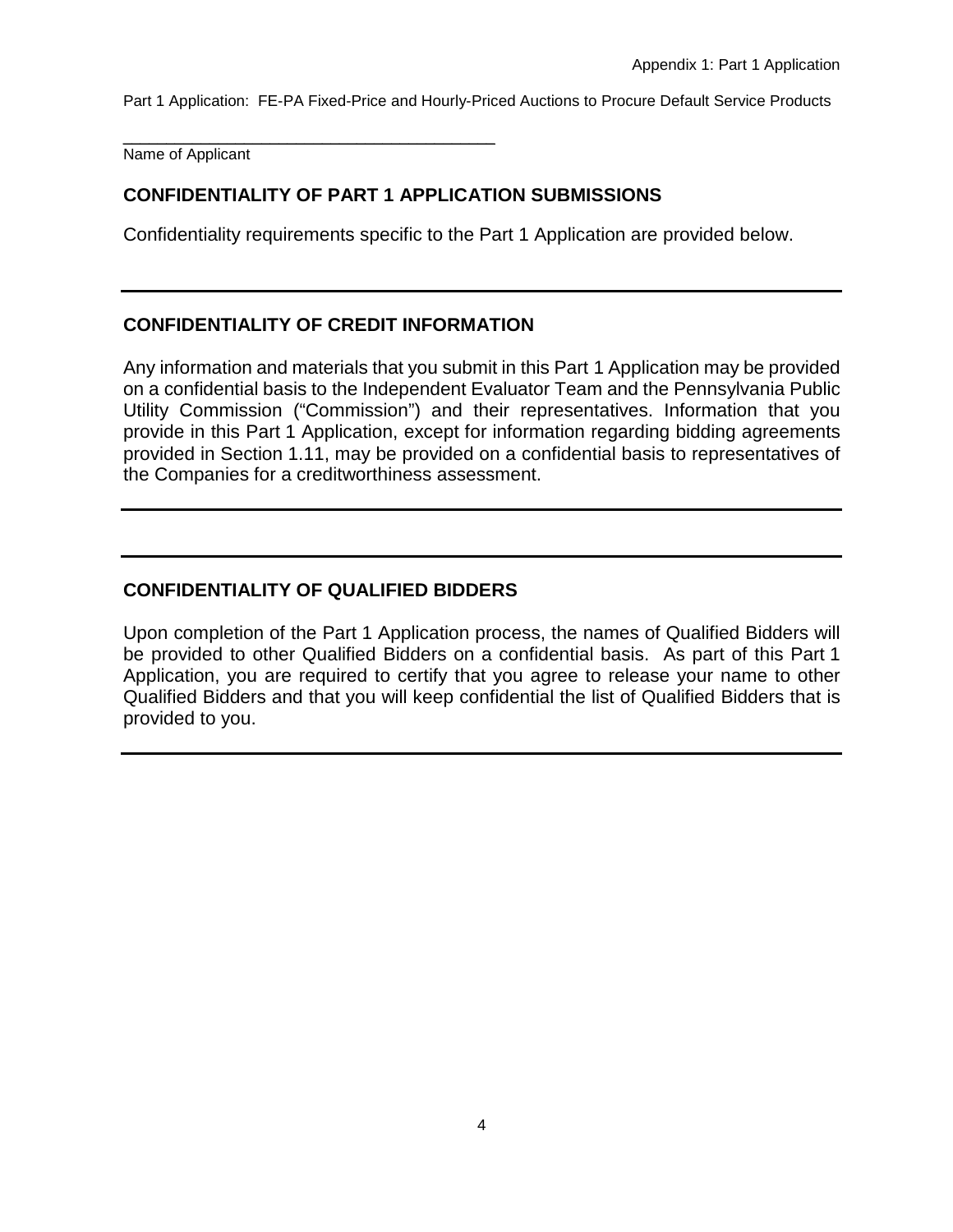\_\_\_\_\_\_\_\_\_\_\_\_\_\_\_\_\_\_\_\_\_\_\_\_\_\_\_\_\_\_\_\_\_\_\_\_\_\_\_\_\_\_\_ Name of Applicant

## **PART 1 APPLICATION Fixed-Price Auction and Hourly-Priced Auction To Procure Default Service Products**

This Part 1 Application is the application form to become a Qualified Bidder in the FP Auction and/or the HP Auction.

## **Background Information**

Before completing this application, please review the Bidding Rules document, the SMA, and other documents posted on the Information Website so that you understand the conditions under which the FP Auction and HP Auction will be conducted.

## **Confirmation of Receipt**

Online Delivery: If your Part 1 Application is submitted online through the Secure Online Application Process, an email will be sent to the Authorized Representative and Delegate of the Applicant to confirm receipt. You will not be required to submit a hardcopy of the Part 1 Application.

Delivery by Post or Hand Delivery:If your Part 1 Application is received by post or hand delivery, an email will be sent to the Authorized Representative and Delegate to confirm receipt.

### **Incomplete Applications**

If your Part 1 Application is incomplete or requires clarification, the Independent Evaluator will send a deficiency notice to your Authorized Representative by email. You will have until 12:00 p.m. noon prevailing Eastern Time on the Part 1 Application Due Date, or until 5:00 p.m. prevailing Eastern Time on the Business Day following the Business Day during which a deficiency notice is sent to you, whichever comes later, to respond. If you do not correct or adequately explain the deficiency within the time allowed, your Part 1 Application may be rejected and you may be unable to participate in the FP Auction or the HP Auction. All corrections to remedy deficiencies within an Applicant's Part 1 Application must be submitted online. The Authorized Representative needs to sign and date next to the correction(s) to the Part 1 Application and send a copy as an email attachment to the Independent Evaluator at [fepaauction@crai.com](mailto:fepaauction@crai.com) or through the Secure Online Application Process.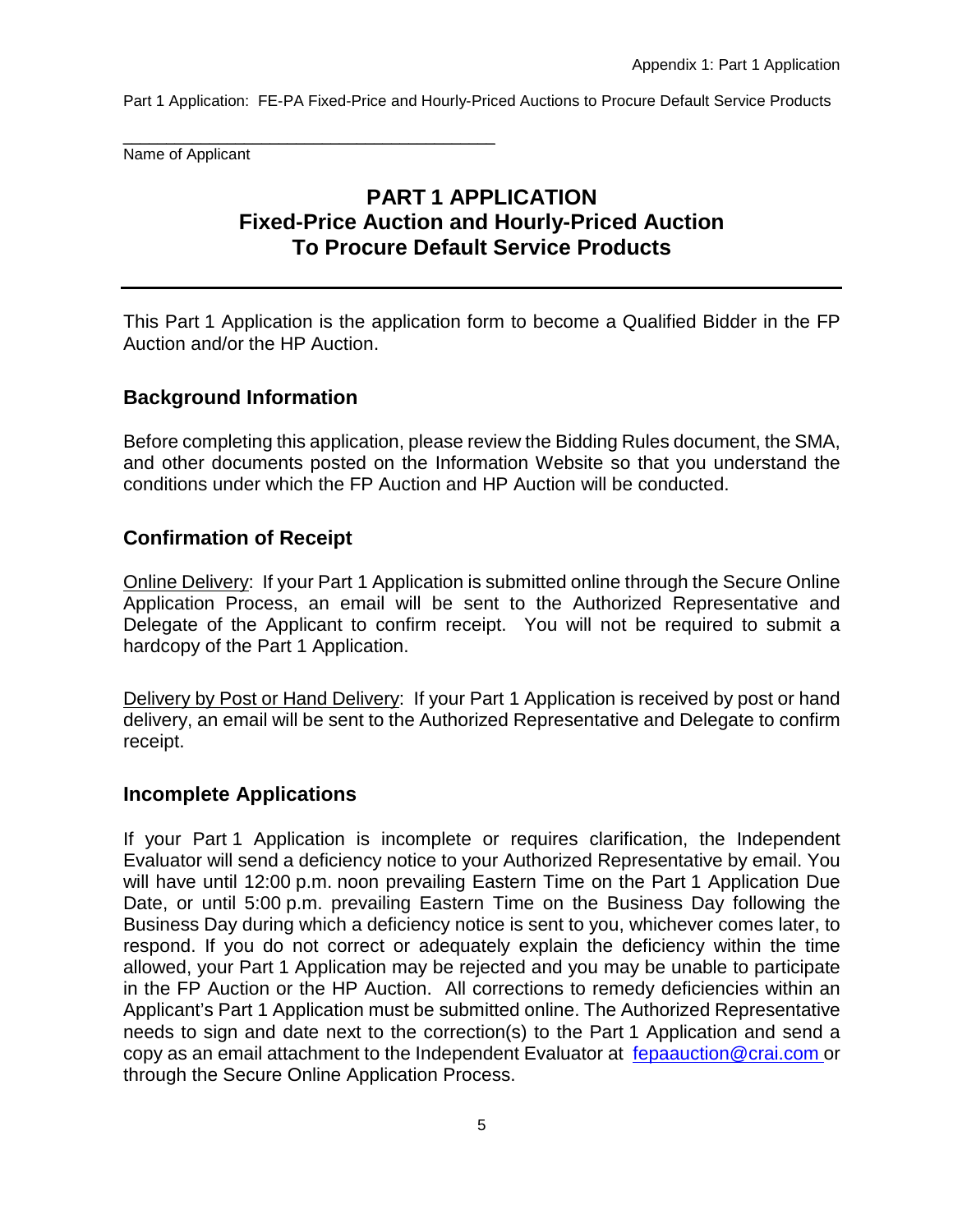\_\_\_\_\_\_\_\_\_\_\_\_\_\_\_\_\_\_\_\_\_\_\_\_\_\_\_\_\_\_\_\_\_\_\_\_\_\_\_\_\_\_\_ Name of Applicant

## **Late Applications**

Part 1 Applications received after the Part 1 Application Due Date will NOT be accepted under any circumstances.

## **Notification to Qualified Bidders**

If you become a Qualified Bidder for the FP Auction and/or the HP Auction, the Independent Evaluator will send a Notification of Qualification to your Authorized Representative by email after the Part 1 Application Due Date.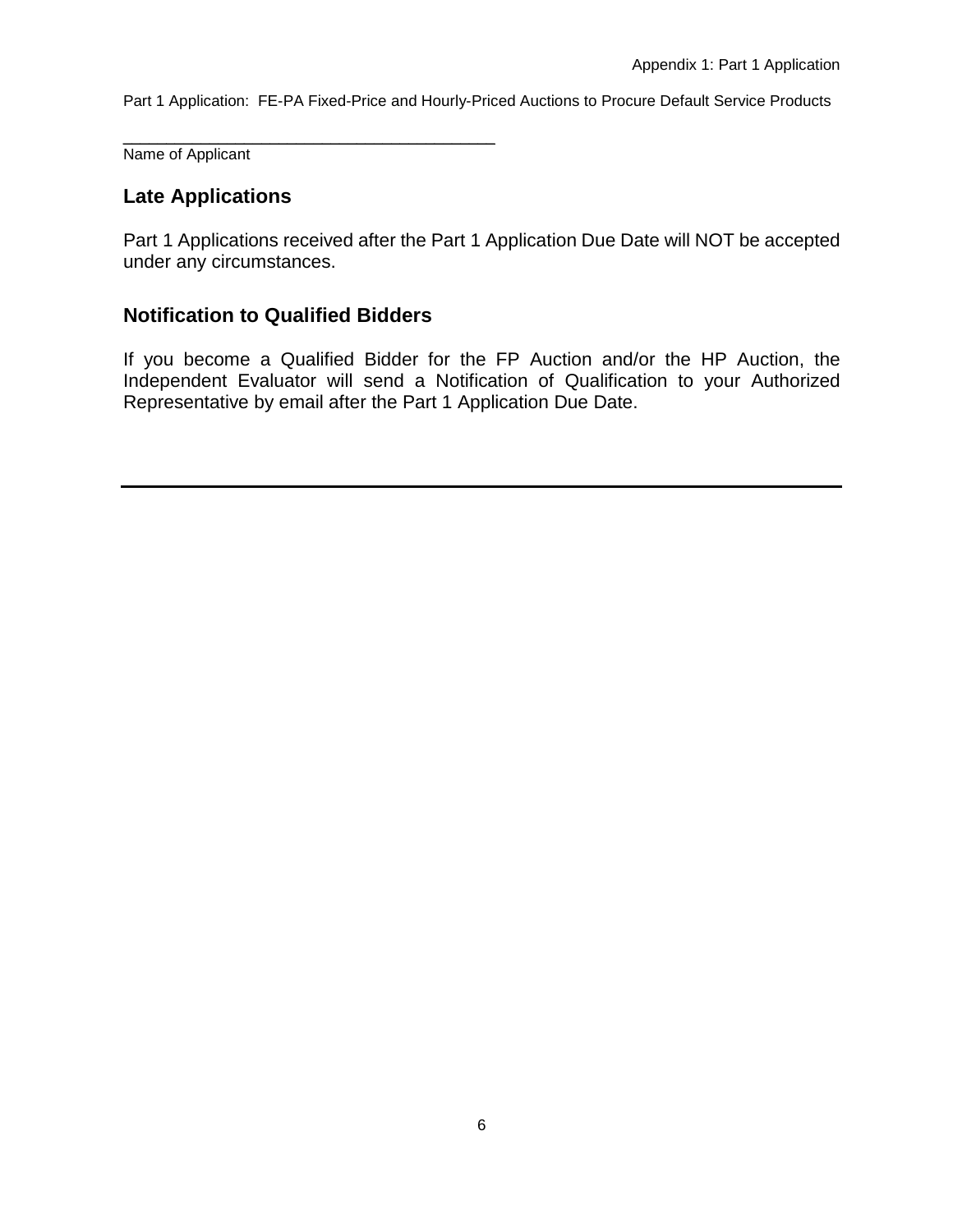Name of Applicant

## **PART 1 APPLICATION FORMS**

#### **1.1. Applicant Basic Information**

\_\_\_\_\_\_\_\_\_\_\_\_\_\_\_\_\_\_\_\_\_\_\_\_\_\_\_\_\_\_\_\_\_\_\_\_\_\_\_\_\_\_\_

Name of Applicant (Company Name)

Legal Name of Applicant (if different from above)

| Place of Incorporation, if<br>applicable                                                                                          | Federal Tax I.D.                                                   | D&B DUNS #                  |
|-----------------------------------------------------------------------------------------------------------------------------------|--------------------------------------------------------------------|-----------------------------|
| Please state whether the<br>Applicant is a corporation,<br>partnership, etc.                                                      | Years in Business                                                  | URL for Applicant's Website |
| Has the Applicant participated in a<br>prior Met-Ed, Penelec, Penn Power,<br>or West Penn Power Default Service<br>solicitations? | If yes, indicate the most<br>recent auction date<br>(month, year): |                             |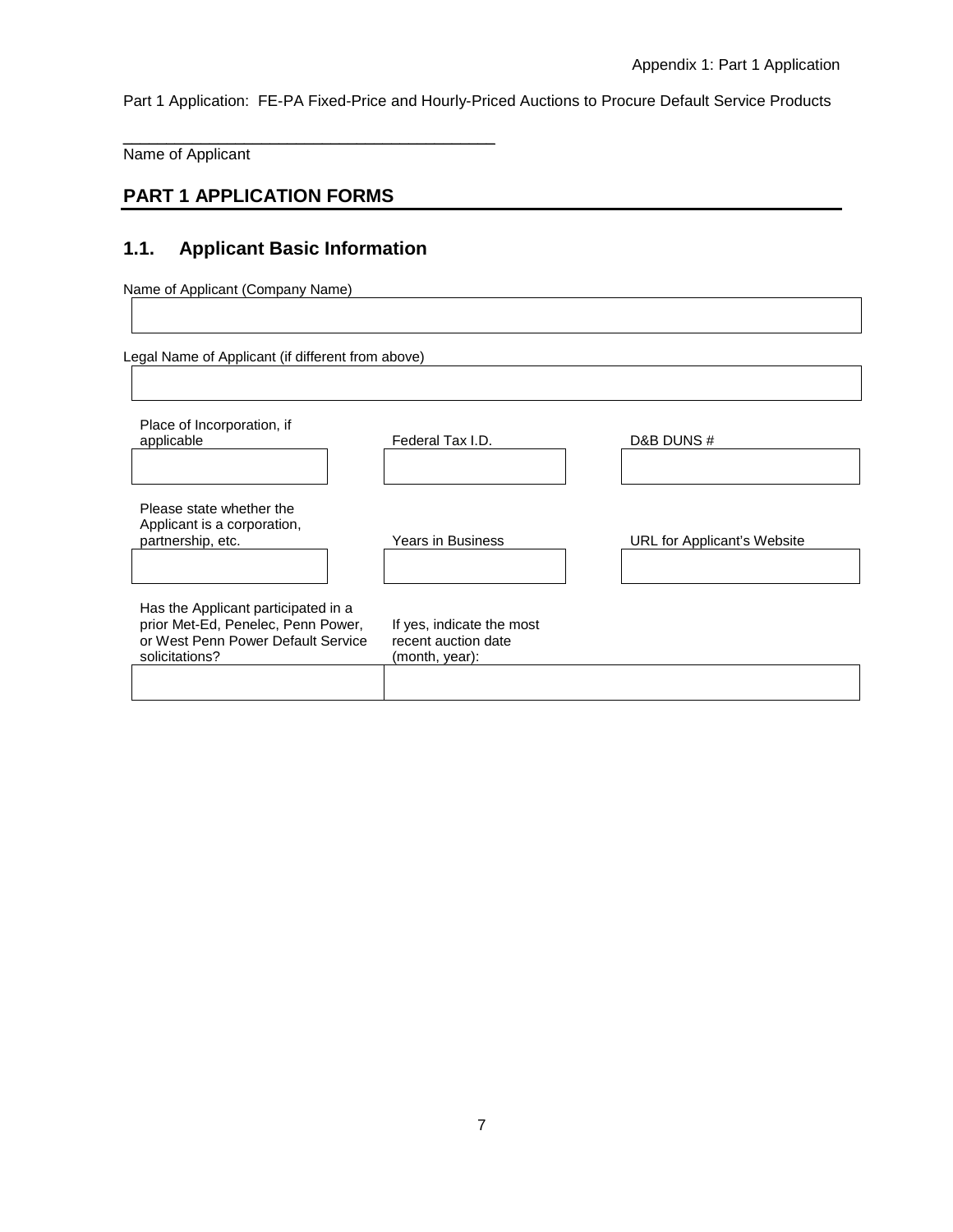\_\_\_\_\_\_\_\_\_\_\_\_\_\_\_\_\_\_\_\_\_\_\_\_\_\_\_\_\_\_\_\_\_\_\_\_\_\_\_\_\_\_\_ Name of Applicant

#### **1.2. Authorized Representative**

The Authorized Representative is authorized to represent the Applicant in the FP Auction and/or the HP Auction. The Authorized Representative will receive all documentation related to the relevant auction(s) if and when the Applicant becomes a Qualified Bidder and subsequently a Registered Bidder, including any auction procedures and Confidential Information required for the submission of bids in any trial auction(s) and in the actual auction(s). The Authorized Representative must ensure that only authorized persons act on behalf of the Applicant in the FP Auction and/or the HP Auction. The Authorized Representative is the only person authorized to distribute auction procedures and Confidential Information and should do so in accordance with the Communications Protocols. The integrity of the FP Auction and the HP Auction depends upon each Authorized Representative safeguarding Confidential Information and passwords used in the auctions.

#### **The person designated below is the Applicant's Authorized Representative.**

| Last Name               |                | Given Name(s) | Mr/Mrs/Ms/Dr/(other) |  |
|-------------------------|----------------|---------------|----------------------|--|
|                         |                |               |                      |  |
| Title                   |                |               |                      |  |
|                         |                |               |                      |  |
| Street Address 1        |                |               |                      |  |
|                         |                |               |                      |  |
| <b>Street Address 2</b> |                |               |                      |  |
|                         |                |               |                      |  |
| City                    |                | State         | Zip Code             |  |
|                         |                |               |                      |  |
| Telephone No.           | Cell Phone No. | Fax No.       | <b>Email Address</b> |  |
|                         |                |               |                      |  |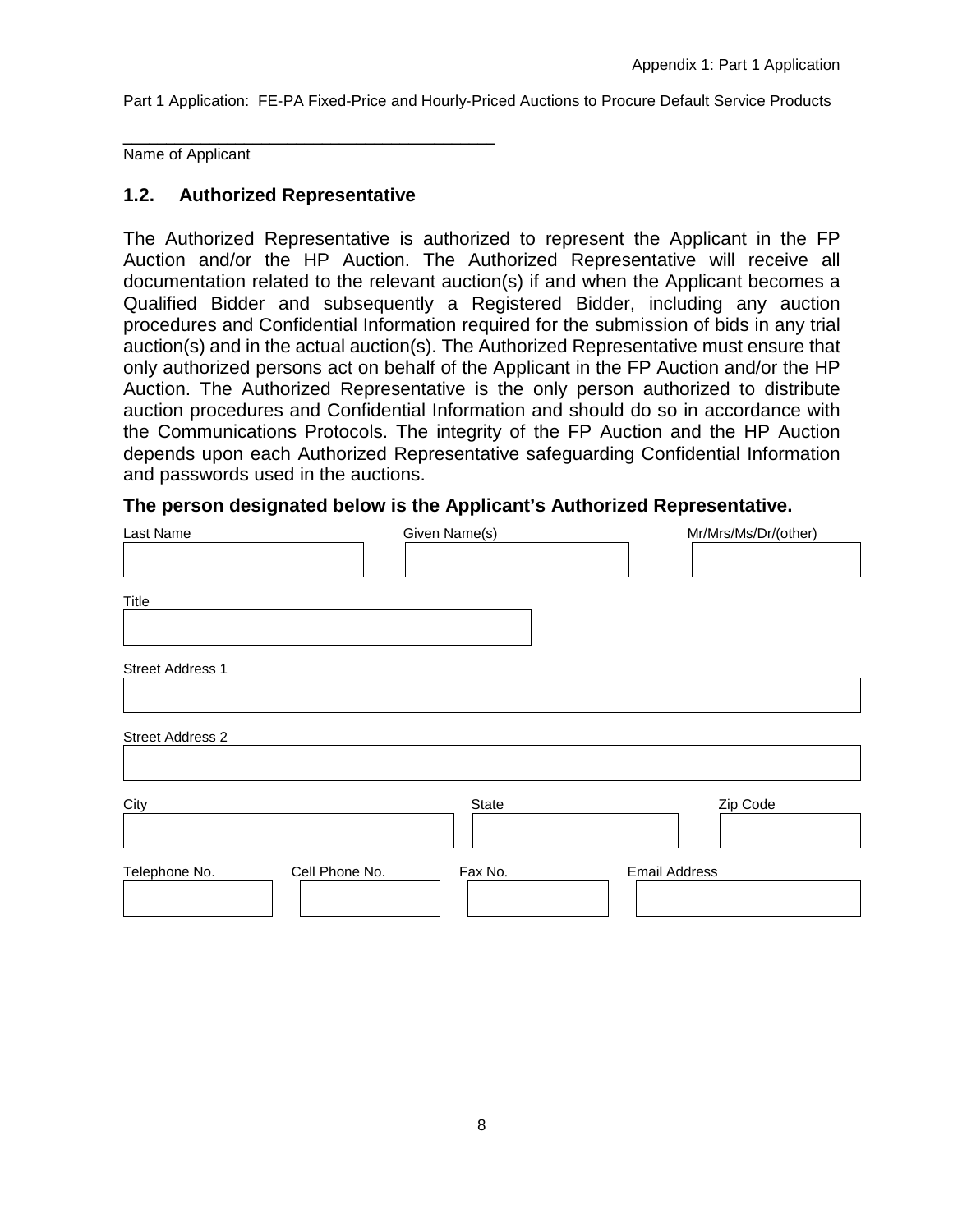\_\_\_\_\_\_\_\_\_\_\_\_\_\_\_\_\_\_\_\_\_\_\_\_\_\_\_\_\_\_\_\_\_\_\_\_\_\_\_\_\_\_\_ Name of Applicant

#### **Communications with the Authorized Representative for purposes of the Part 1 Application are typically done via email and courier.**

The Applicant hereby acknowledges that any notification or other communication given by the Independent Evaluator to the Applicant with respect to the Part 1 Application shall be delivered by courier to the address provided above or emailed to the email address above and shall be deemed received by the Applicant at the time of delivery, provided that where delivery occurs after 5:00 p.m. prevailing Eastern Time on a Business Day or on a day which is not a Business Day, receipt shall be deemed to occur at 8:00 a.m. prevailing Eastern Time on the following Business Day.

#### **This certification must be signed by the Authorized Representative and the signature must be notarized.**

\_\_\_\_\_\_\_\_\_\_\_\_\_\_\_\_\_\_\_\_\_\_\_\_\_\_\_\_\_\_\_ \_\_\_\_\_\_\_\_\_\_\_\_\_

\_\_\_\_\_\_\_\_\_\_\_\_\_\_\_\_\_\_\_\_\_\_\_\_\_\_\_\_\_\_\_ \_\_\_\_\_\_\_\_\_\_\_\_\_

I hereby certify that I am authorized by the Applicant to serve as Authorized Representative, to represent the Applicant both (i) in the FP Auction and/or the HP Auction, and (ii) for purposes of this Part 1 Application. I further certify that I will be responsible for all Confidential Information regarding the FP Auction and/or the HP Auction and I will distribute Confidential Information only to other individuals who are authorized to act on behalf of the Applicant according to the Communications Protocols.

Signature of Authorized Representative Date

Signature and Seal from Notary Public Date Date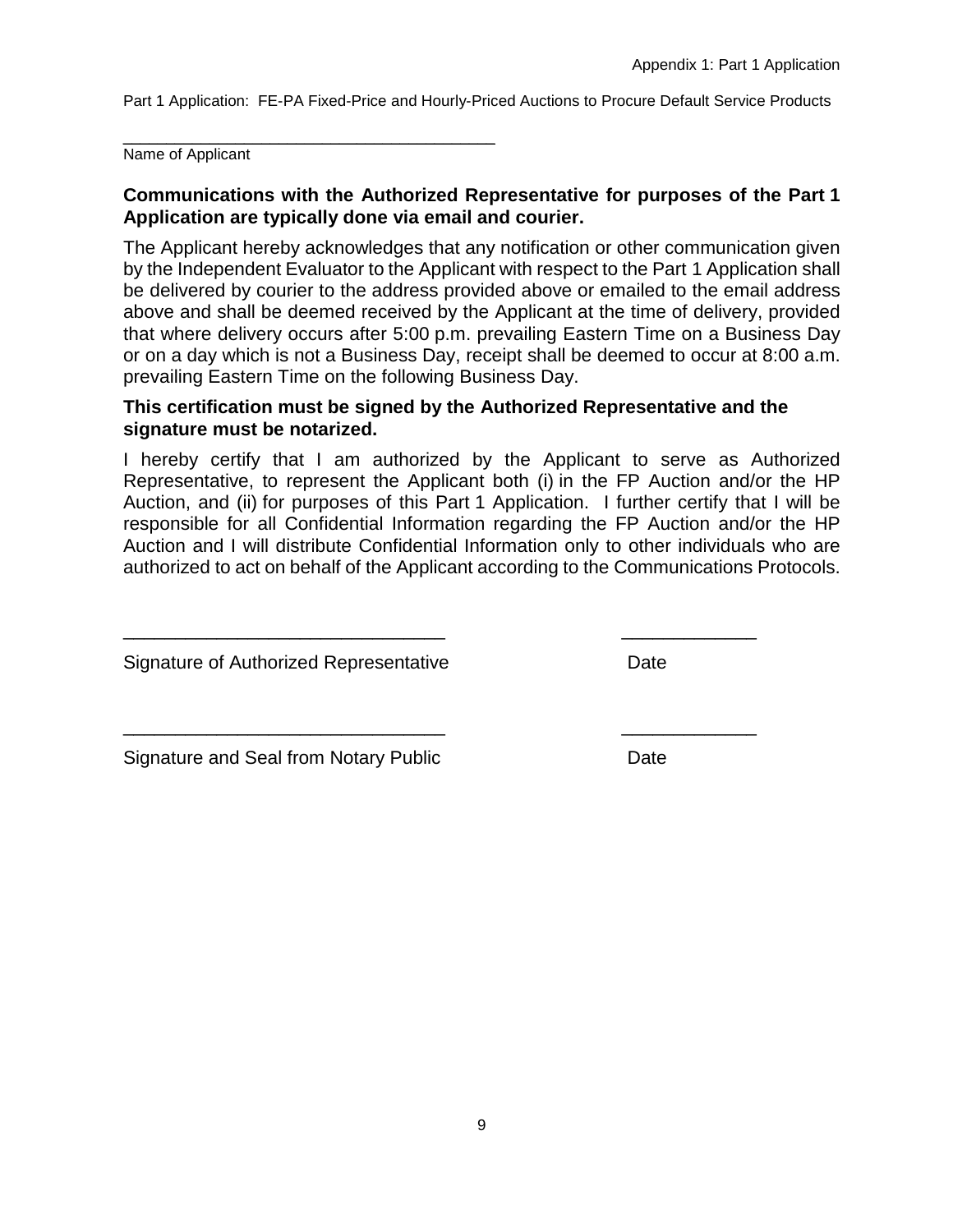Name of Applicant

\_\_\_\_\_\_\_\_\_\_\_\_\_\_\_\_\_\_\_\_\_\_\_\_\_\_\_\_\_\_\_\_\_\_\_\_\_\_\_\_\_\_\_

## **The person designated in this section by the Applicant is the Delegate. The Delegate serves as a secondary point person for communications with the Independent Evaluator.**

| Last Name                       | Given Name(s) | Mr/Mrs/Ms/Dr/(other) |
|---------------------------------|---------------|----------------------|
| Company Name                    | Title         |                      |
| Street Address 1                |               |                      |
| Street Address 2                |               |                      |
| City                            | State         | Zip Code             |
| Cell Phone No.<br>Telephone No. | Fax No.       | <b>Email Address</b> |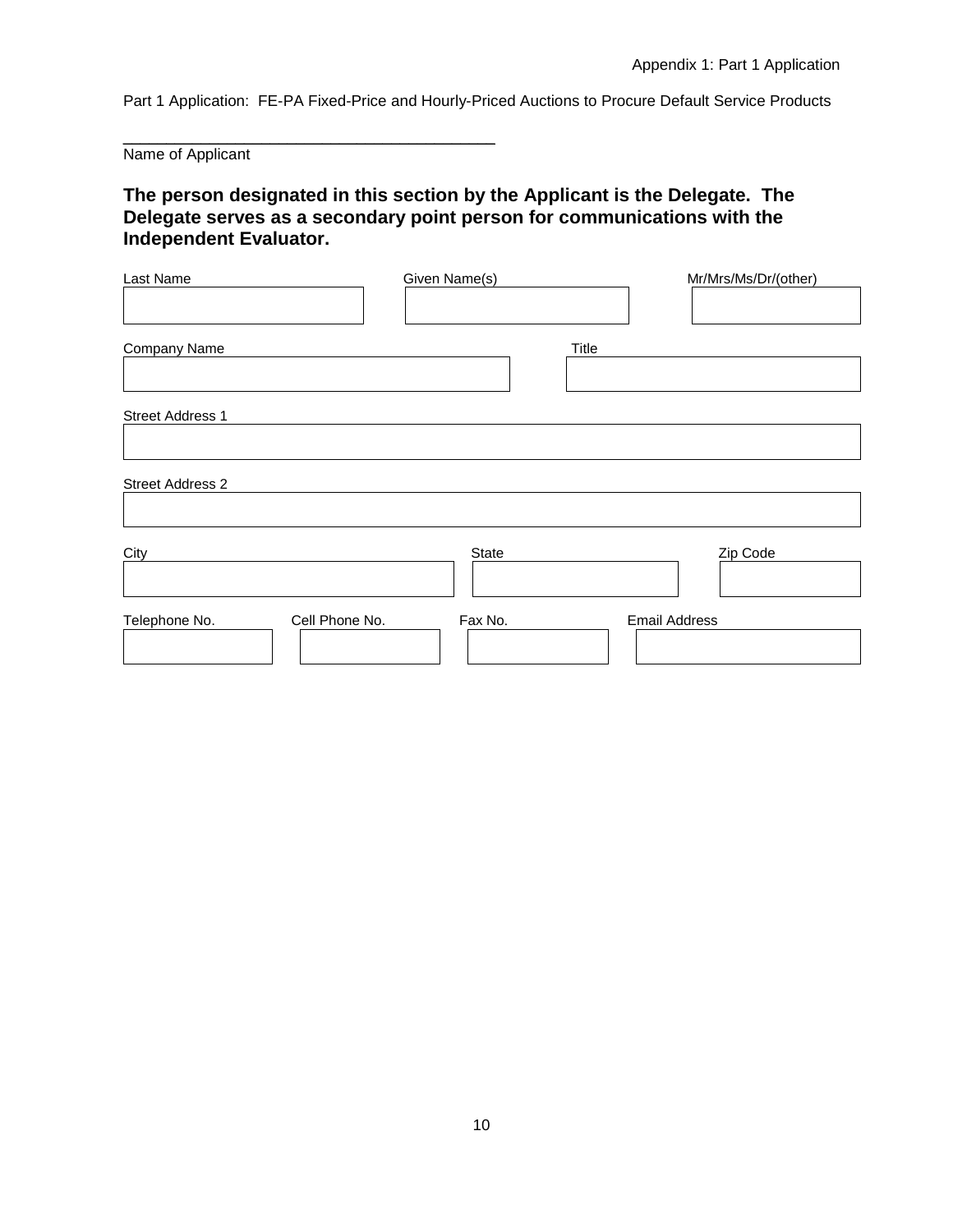\_\_\_\_\_\_\_\_\_\_\_\_\_\_\_\_\_\_\_\_\_\_\_\_\_\_\_\_\_\_\_\_\_\_\_\_\_\_\_\_\_\_\_ Name of Applicant

## **1.3. Designation of the Applicant's Authorized Representative and Delegate for the FP Auction and/or the HP Auction**

**This certification should be signed by an officer or director of the Applicant and should either be notarized or attested with the corporate seal. The person making this certification cannot be either the Authorized Representative or the Delegate.**

I certify that I am an officer or director of the Applicant, empowered to undertake contracts and bind the Applicant. I have read and accept the Bidding Rules, the provisions contained in the SMA, and the provisions of the Communications Protocols pertaining to bidders in the FP Auction and/or the HP Auction.

All the information contained in this Application is true and correct to the best of my knowledge. If there are material changes to the Applicant's information provided in this Part 1 Application, I agree to notify the Independent Evaluator. I designate to act as the Authorized Representative of the Applicant in the FP Auction and/or the HP Auction and to act as Delegate for the Authorized Representative. I am not designating myself as Authorized Representative or Delegate.

| Signature of Officer or Director of the Applicant | Date |
|---------------------------------------------------|------|
| <b>Printed Name</b>                               |      |
| Title                                             |      |
| Signature and Seal from Notary Public             | Date |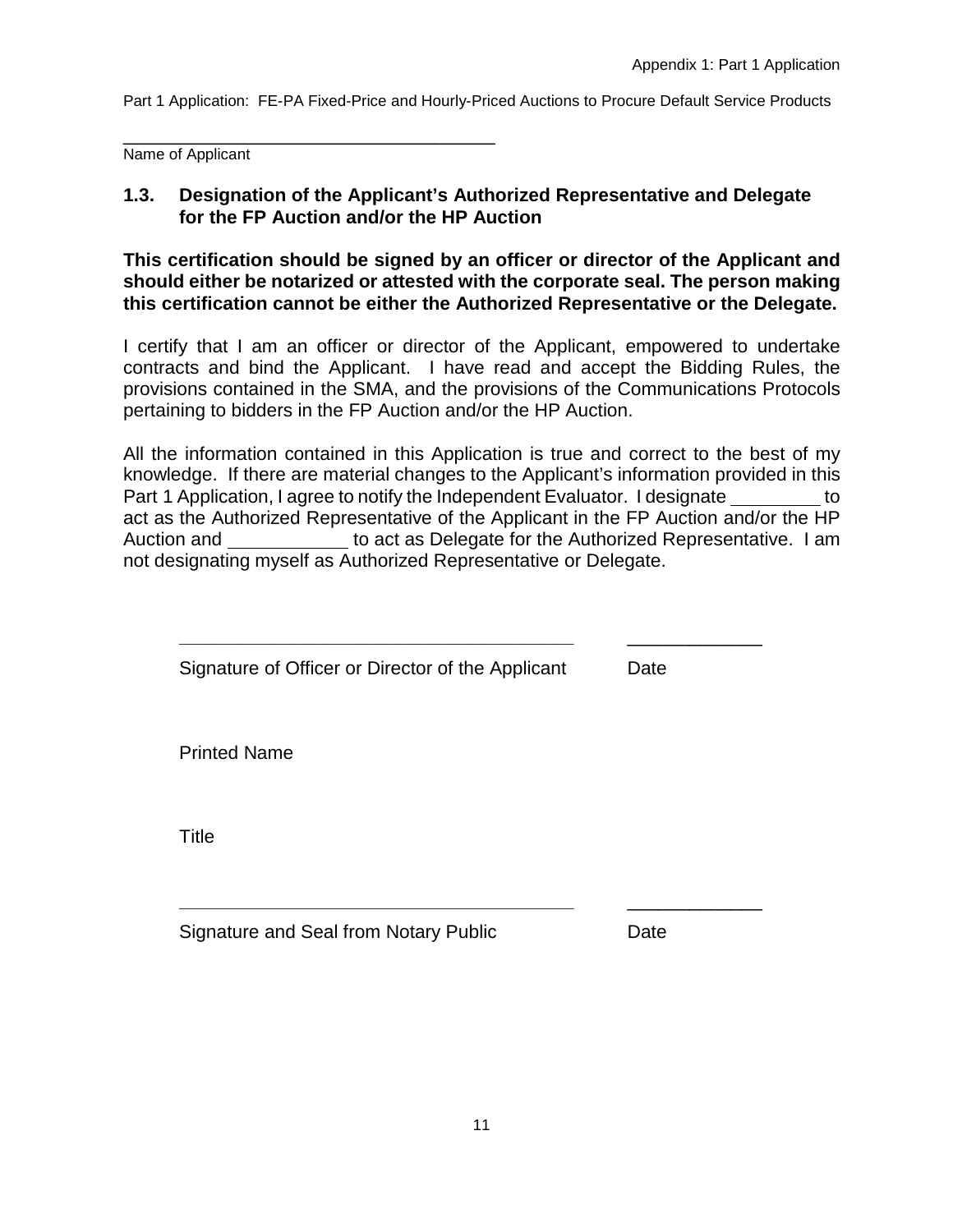Name of Applicant

#### **1.4. Applicant's Legal Representative in Pennsylvania**

#### **Please check here if the Applicant's Authorized Representative is also the Applicant's Legal Representative.**

The Applicant's Legal Representative in Pennsylvania must:

- **be a legal counsel or a representative agent;**
- **have an address in Pennsylvania; and**

\_\_\_\_\_\_\_\_\_\_\_\_\_\_\_\_\_\_\_\_\_\_\_\_\_\_\_\_\_\_\_\_\_\_\_\_\_\_\_\_\_\_\_

be authorized and agree to accept service of process on the Applicant's behalf.

#### **The person designated below is the Applicant's Legal Representative or Representative Agent.**

| Last Name               |                | Given Name(s) |       | Mr/Mrs/Ms/Dr/(other) |
|-------------------------|----------------|---------------|-------|----------------------|
|                         |                |               |       |                      |
| Company Name            |                |               | Title |                      |
|                         |                |               |       |                      |
| <b>Street Address 1</b> |                |               |       |                      |
| <b>Street Address 2</b> |                |               |       |                      |
| City                    |                | State         |       | Zip Code             |
| Telephone No.           | Cell Phone No. | Fax No.       |       | <b>Email Address</b> |

#### **This certification must be signed by the Legal Representative and the signature must be notarized.**

I agree to serve as Legal Representative of the Applicant. I am authorized and I agree to receive service of process on the Applicant's behalf.

\_\_\_\_\_\_\_\_\_\_\_\_\_\_\_\_\_\_\_\_\_\_\_\_\_\_\_\_\_\_\_ \_\_\_\_\_\_\_\_\_\_\_\_\_

\_\_\_\_\_\_\_\_\_\_\_\_\_\_\_\_\_\_\_\_\_\_\_\_\_\_\_\_\_\_\_ \_\_\_\_\_\_\_\_\_\_\_\_\_

Signature of Legal Representative **Date** 

Signature and Seal from Notary Public Date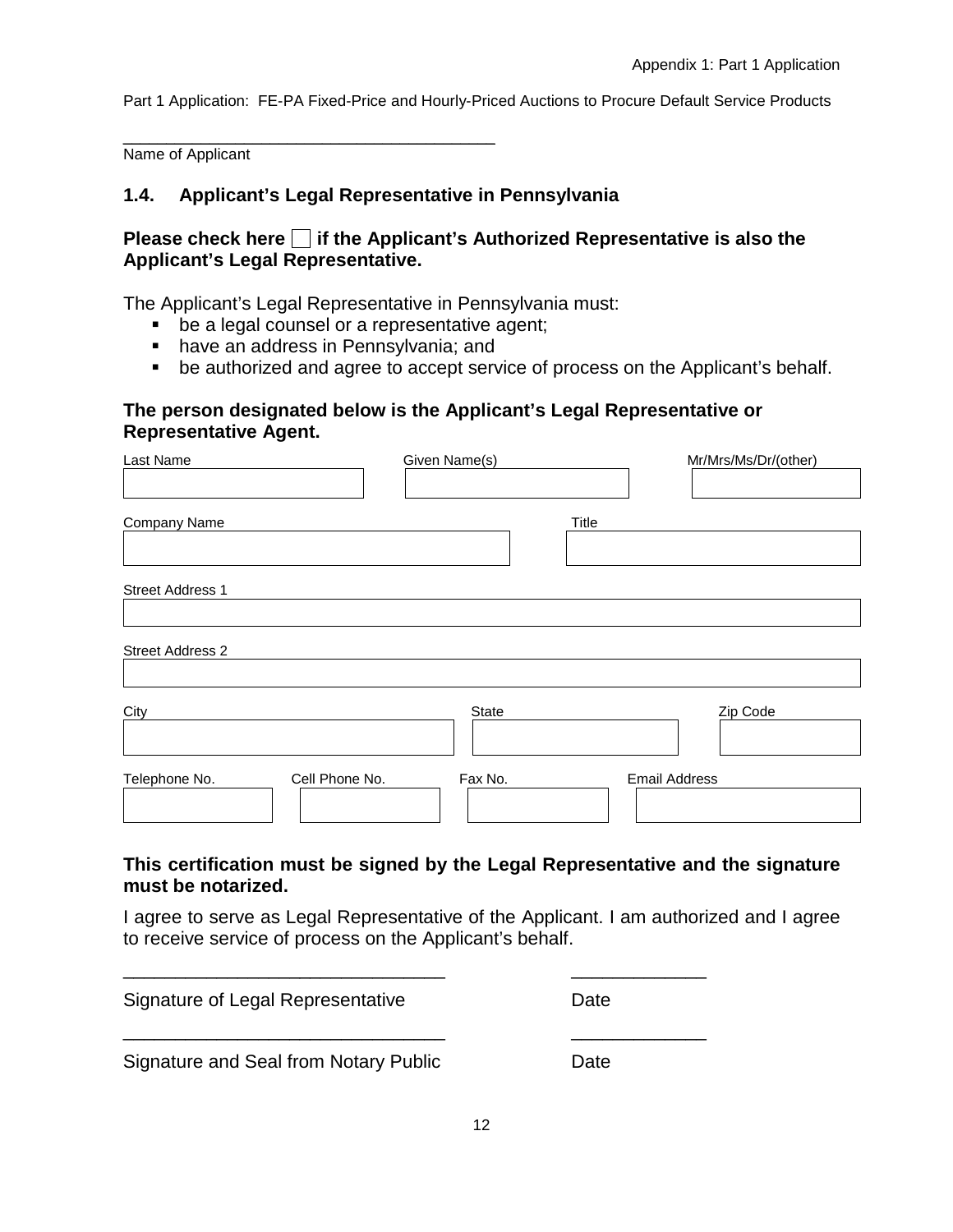\_\_\_\_\_\_\_\_\_\_\_\_\_\_\_\_\_\_\_\_\_\_\_\_\_\_\_\_\_\_\_\_\_\_\_\_\_\_\_\_\_\_\_ Name of Applicant

#### **1.5. Applicant's Credit Representative**

The Applicant's Credit Representative is the Applicant's in-house Credit Representative who can answer questions or provide information about the Applicant's credit with respect to the requirements for the FP Auction and/or the HP Auction.

## **The person designated below is the Applicant's Credit Representative.**

| Last Name                       | Given Name(s) | Mr/Mrs/Ms/Dr/(other) |
|---------------------------------|---------------|----------------------|
|                                 |               |                      |
|                                 |               |                      |
| Title                           |               |                      |
|                                 |               |                      |
|                                 |               |                      |
| Street Address 1                |               |                      |
|                                 |               |                      |
|                                 |               |                      |
| Street Address 2                |               |                      |
|                                 |               |                      |
|                                 |               |                      |
| City                            | State         | Zip Code             |
|                                 |               |                      |
|                                 |               |                      |
| Telephone No.<br>Cell Phone No. | Fax No.       | <b>Email Address</b> |
|                                 |               |                      |
|                                 |               |                      |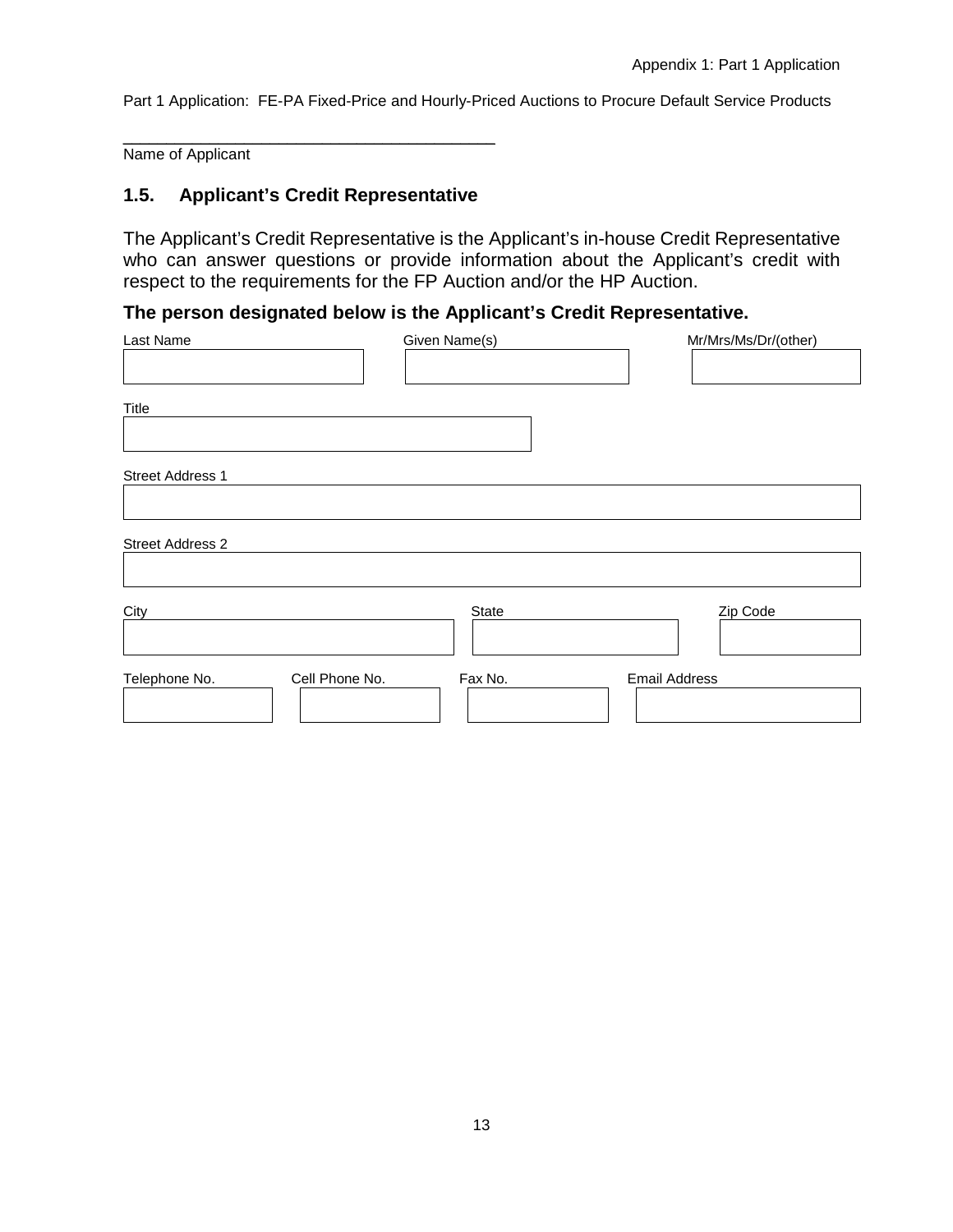Name of Applicant

\_\_\_\_\_\_\_\_\_\_\_\_\_\_\_\_\_\_\_\_\_\_\_\_\_\_\_\_\_\_\_\_\_\_\_\_\_\_\_\_\_\_\_

#### **1.6. General Requirements to Participate in the Auctions to Procure Default Service Products**

1. If the Applicant already is a Transmission Customer of PJM who has executed the applicable PJM Agreements as that term is defined in the SMA, please check  $\Box$  and please provide a copy of the signature page of the PJM Agreements.

Otherwise, please certify that there exist no known impediments for the Applicant to execute the applicable PJM Agreements prior to the start of the supply period.

\_\_\_\_\_\_\_\_\_\_\_\_\_\_\_\_\_\_\_\_\_\_\_\_\_\_\_\_\_\_\_ \_\_\_\_\_\_\_\_\_\_

Signature of Authorized Representative **Date** 

2. If the Applicant already has PJM E-Accounts necessary to provide Default Service supply, please check  $\Box$  and please provide documentation from PJM that the Applicant has a PJM E-Account.

Otherwise, please certify that there exist no known impediments for the Applicant to establish the PJM E-Accounts necessary to provide Default Service Supply and execute the PJM E-Account contract(s) for the supply period prior to the beginning of the supply period.

\_\_\_\_\_\_\_\_\_\_\_\_\_\_\_\_\_\_\_\_\_\_\_\_\_\_\_\_\_\_\_ \_\_\_\_\_\_\_\_\_\_

Signature of Authorized Representative **Date** 

3. If the Applicant already is a PJM Market Participant and a Load Serving Entity in PJM, please check  $\Box$  and please provide documentation from PJM that the Applicant is a Market Participant.

Otherwise, please certify that there exist no known impediments for the Applicant to become a PJM Market Participant and a Load Serving Entity in PJM by the start of the supply period.

\_\_\_\_\_\_\_\_\_\_\_\_\_\_\_\_\_\_\_\_\_\_\_\_\_\_\_\_\_\_\_ \_\_\_\_\_\_\_\_\_\_

Signature of Authorized Representative **Date**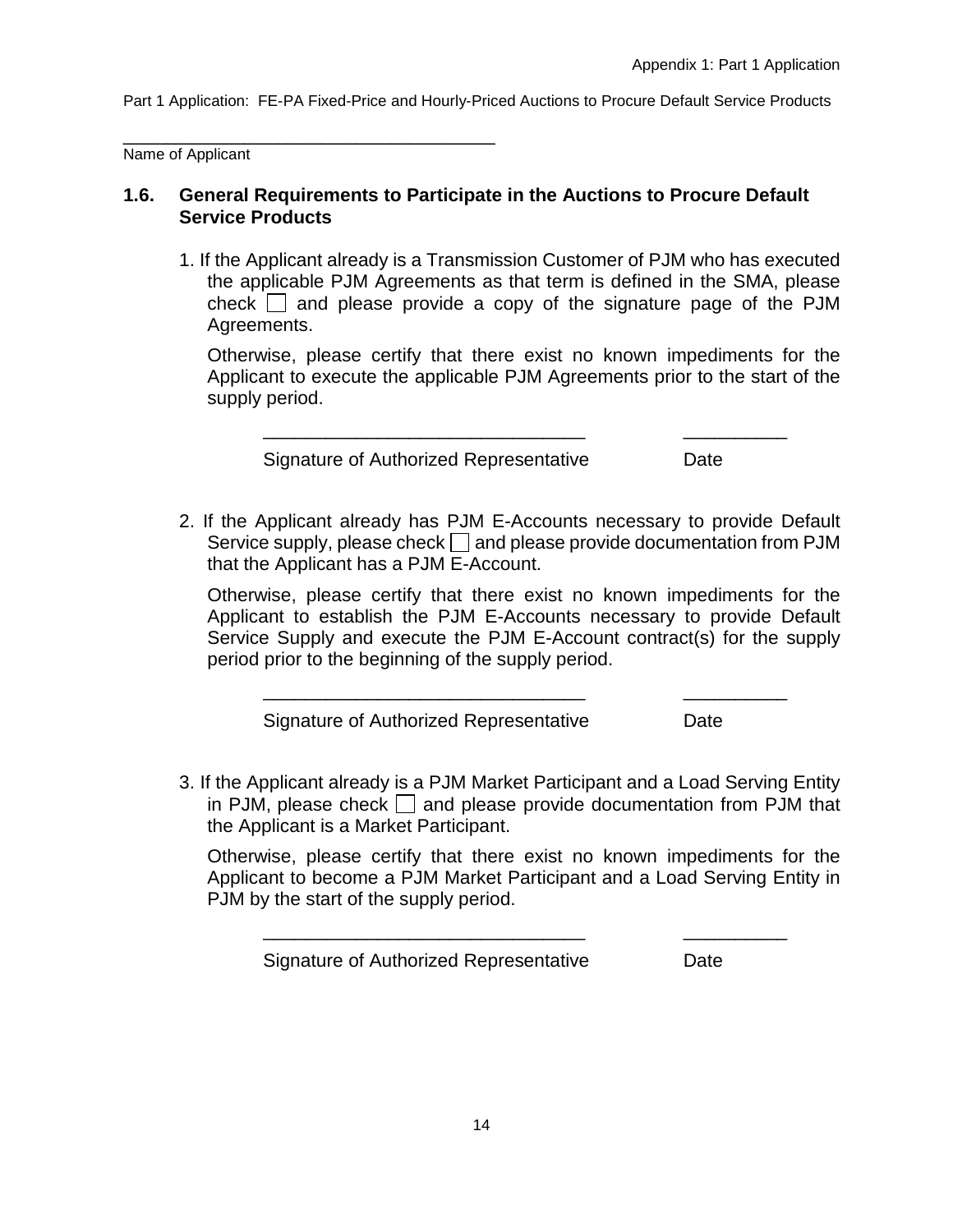\_\_\_\_\_\_\_\_\_\_\_\_\_\_\_\_\_\_\_\_\_\_\_\_\_\_\_\_\_\_\_\_\_\_\_\_\_\_\_\_\_\_\_ Name of Applicant

- 4. Further, please certify that:
	- (a) The Applicant and its corporate officers have no indictments or pending criminal litigation in any federal, state or local jurisdiction relating to the Applicant;
	- (b) The Applicant and its corporate officers have no criminal convictions;
	- (c) The Applicant has no civil penalties, judgments, sanctions or consent decrees arising out of the violation of any law, rule, regulation or ordinance in connection with its business activities;
	- (d) The Applicant has not had any permit or authority to do business in any jurisdiction revoked or suspended; and
	- (e) The Applicant has never been barred from public bidding or sanctioned for unauthorized disclosure of Confidential Information.

\_\_\_\_\_\_\_\_\_\_\_\_\_\_\_\_\_\_\_\_\_\_\_\_\_\_\_\_\_\_\_ \_\_\_\_\_\_\_\_\_\_

Signature of Authorized Representative Date

If you are unable to make these certifications in Section 1.6, subsections (1) to (4), please state which certifications you are unable to make and explain all reasons in the space given below.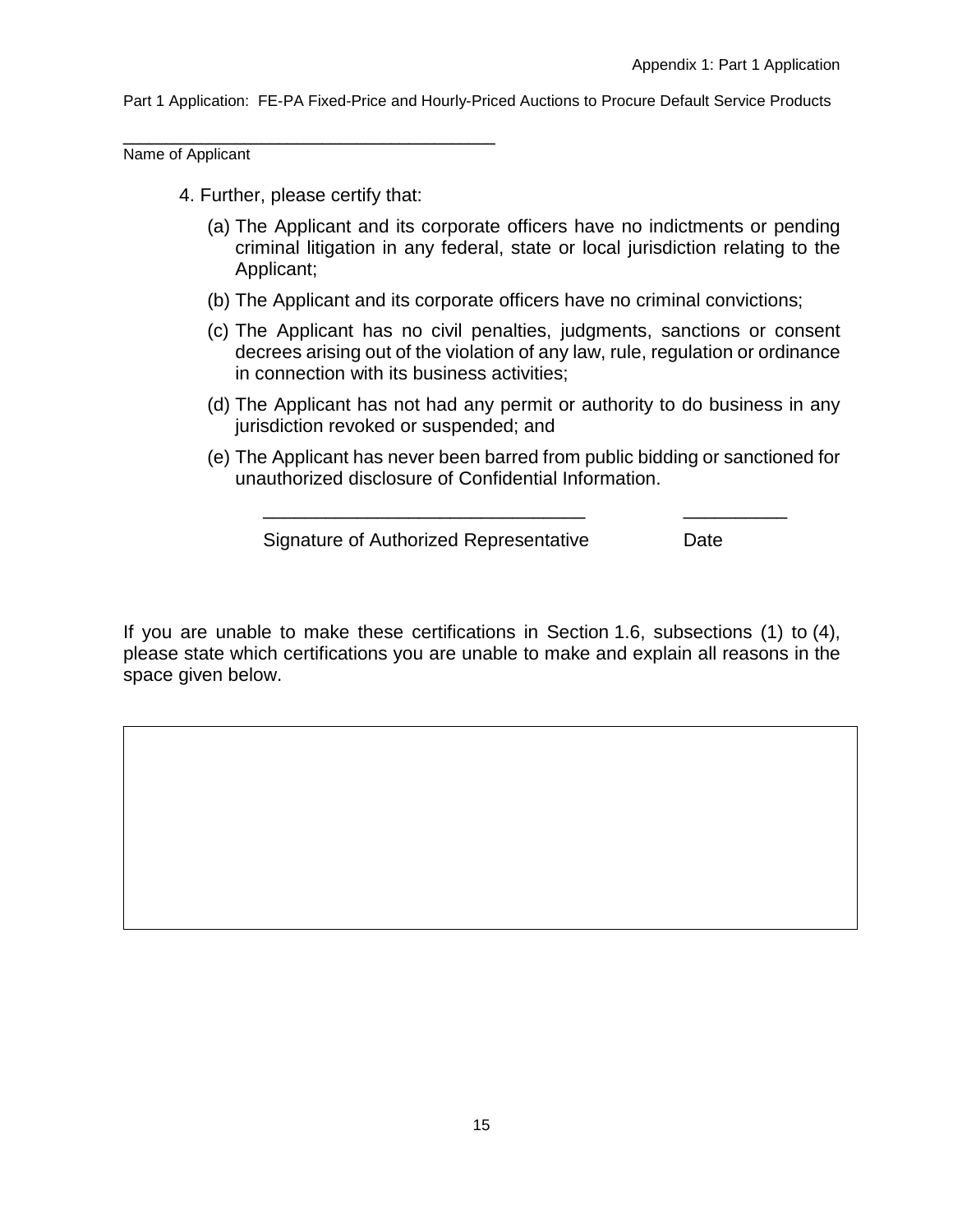\_\_\_\_\_\_\_\_\_\_\_\_\_\_\_\_\_\_\_\_\_\_\_\_\_\_\_\_\_\_\_\_\_\_\_\_\_\_\_\_\_\_\_ Name of Applicant

### **1.7. Financial and Credit Information for the Applicant**

#### **Please provide the following information for the Applicant:**

- (a) If the Applicant is not an SEC registrant, provide the most recent Annual Report;
- (b) If the Applicant is an SEC registrant, provide the Form 10-Q or Form 10-K, whichever was filed most recently with the SEC. If unavailable, please provide the most recent audited quarterly or annual financial information (including a balance sheet, income statement, and cash flow statement);
- (c) If the Applicant is an SEC registrant and if both the Form 10-K and Form 10-Q most recently filed with the SEC are not available, please provide the most recent annual or quarterly financial data accompanied by an attestation by the Applicant's Chief Financial Officer that the information submitted is true, correct and a fair representation of the Applicant's financial condition;
- (d) The following financial information along with page references to the relevant financial filings submitted:

|                          | Amount (\$) | Financial<br>Document Page<br>Number | Financial<br>Document Source | Date of Financial<br><b>Document Source</b> |
|--------------------------|-------------|--------------------------------------|------------------------------|---------------------------------------------|
| Goodwill                 |             |                                      |                              |                                             |
| Shareholders'<br>Equity  |             |                                      |                              |                                             |
| Net Intangible<br>Assets |             |                                      |                              |                                             |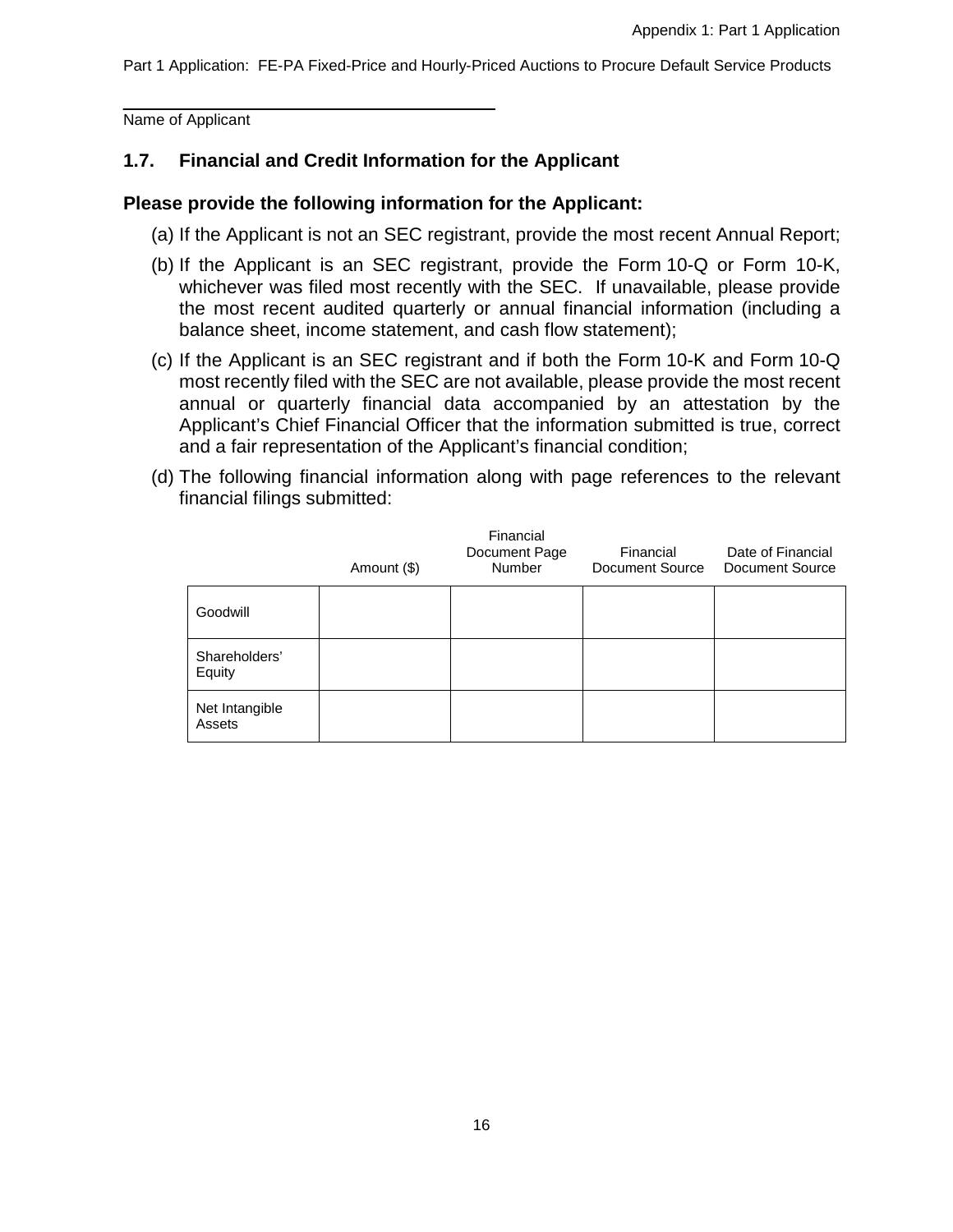\_\_\_\_\_\_\_\_\_\_\_\_\_\_\_\_\_\_\_\_\_\_\_\_\_\_\_\_\_\_\_\_\_\_\_\_\_\_\_\_\_\_\_ Name of Applicant

(e) Applicant's senior unsecured debt ratings from the following three rating agencies if available, and the date of the rating, along with documentation showing the name of the rating agency, the type of rating, and the rating of the Applicant:

|                   | Rating | Date of the Rating |
|-------------------|--------|--------------------|
| Moody's           |        |                    |
| Standard & Poor's |        |                    |
| Fitch             |        |                    |

If senior unsecured debt ratings are unavailable, but corporate issuer ratings are available, please provide the corporate issuer ratings, and the date of the rating, along with documentation showing the name of the rating agency, the type of rating, and the rating of the Applicant:

|                   | Rating | Date of the Rating |
|-------------------|--------|--------------------|
| Moody's           |        |                    |
| Standard & Poor's |        |                    |
| Fitch             |        |                    |

- (f) If the Applicant has not been incorporated or otherwise formed under the laws of the United States, the Applicant is asked to provide in addition to (a)-(f) above:
	- i. A legal opinion acceptable to the Companies of counsel qualified to practice in the foreign jurisdiction in which the Applicant is incorporated or otherwise formed that the SMA will become the binding obligation of the Applicant in the jurisdiction in which it has been incorporated or otherwise formed.
	- ii. Any additional information that the Applicant wishes to include that could provide comparable credit assurances to those that are provided by other Applicants that have been incorporated or otherwise formed under the laws of the United States.

An Applicant that has not been incorporated or otherwise formed under the laws of the United States and that does not provide this information or any information that could provide comparable assurances of creditworthiness will be required to post the maximum Pre-Bid Security with its Part 2 Application.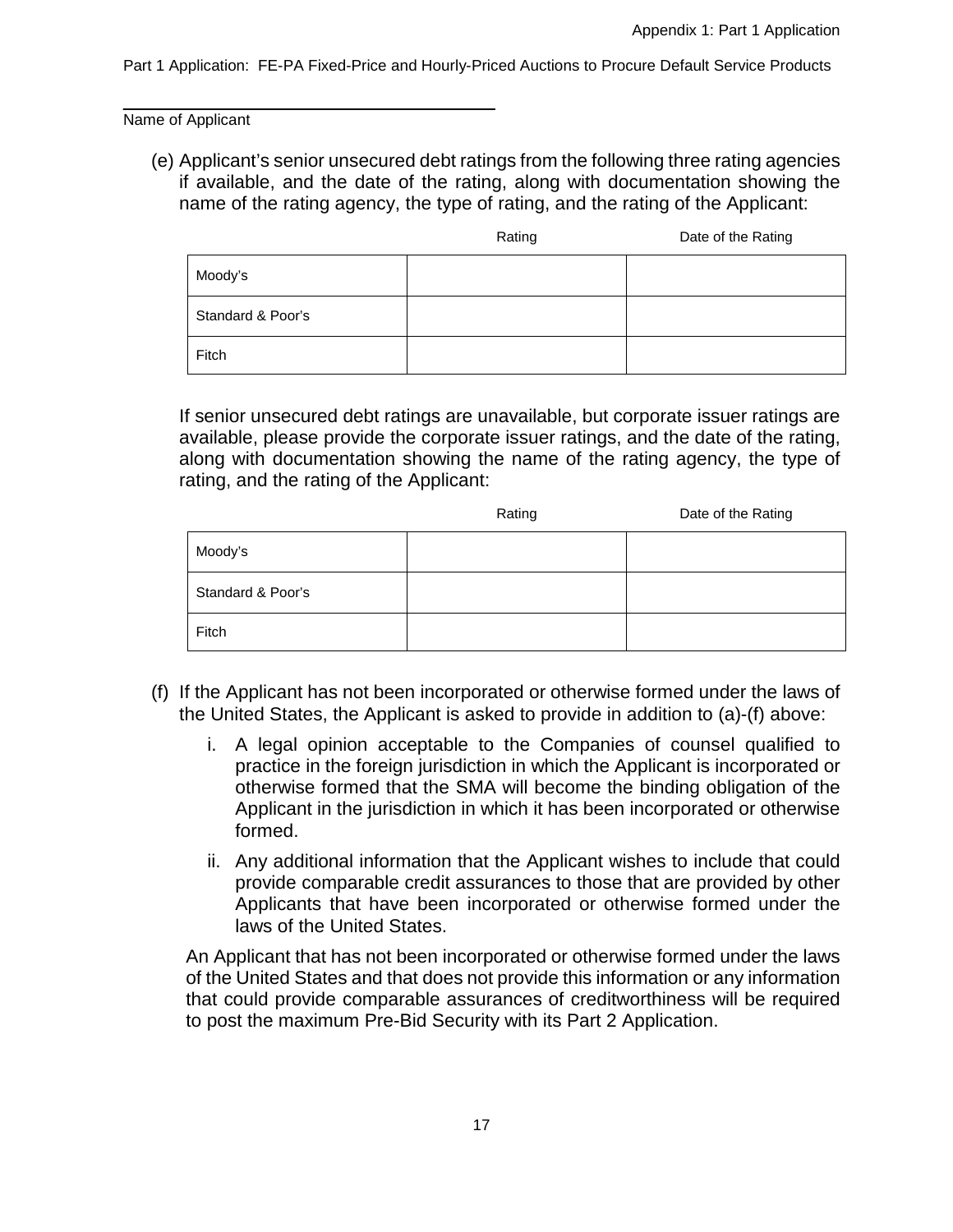\_\_\_\_\_\_\_\_\_\_\_\_\_\_\_\_\_\_\_\_\_\_\_\_\_\_\_\_\_\_\_\_\_\_\_\_\_\_\_\_\_\_\_ Name of Applicant

> Further, if such Applicants become Default Service Suppliers, they will be required to submit additional documents as detailed in Article 6 of the SMA, including:

- A legal opinion of counsel qualified to practice in the foreign jurisdiction in which the Default Service Supplier is incorporated or otherwise formed that this Agreement is, or upon the completion of execution formalities will become, the binding obligation of the Default Service Supplier in the jurisdiction in which it has been incorporated or otherwise formed;
- The sworn certificate of the corporate secretary (or similar officer) of such Default Service Supplier that the person executing the Agreement on behalf of the Default Service Supplier has the authority to execute the Agreement and that the governing board of such Default Service Supplier has approved the execution of the Agreement; and
- The sworn certificate of the corporate secretary (or similar officer) of such Default Service Supplier that the Default Service Supplier has been authorized by its governing board to enter into agreements of the same type as the SMA.

#### **Is the Applicant and/or its parent:**

|                                                                                                                                                                                                                                                         | Applicant<br>Yes | No. | Parent<br><b>Yes</b> | No. |
|---------------------------------------------------------------------------------------------------------------------------------------------------------------------------------------------------------------------------------------------------------|------------------|-----|----------------------|-----|
| Operating under federal bankruptcy laws or bankruptcy<br>laws in any jurisdiction?                                                                                                                                                                      |                  |     |                      |     |
| Subject to pending litigation or regulatory proceedings<br>(in state court, or in federal court, or from regulatory<br>agencies, or in any other jurisdiction) which could<br>materially impact the Applicant's and/or parent's<br>financial condition? |                  |     |                      |     |
| Subject to collection lawsuits or outstanding judgments<br>that could impact solvency?                                                                                                                                                                  |                  |     |                      |     |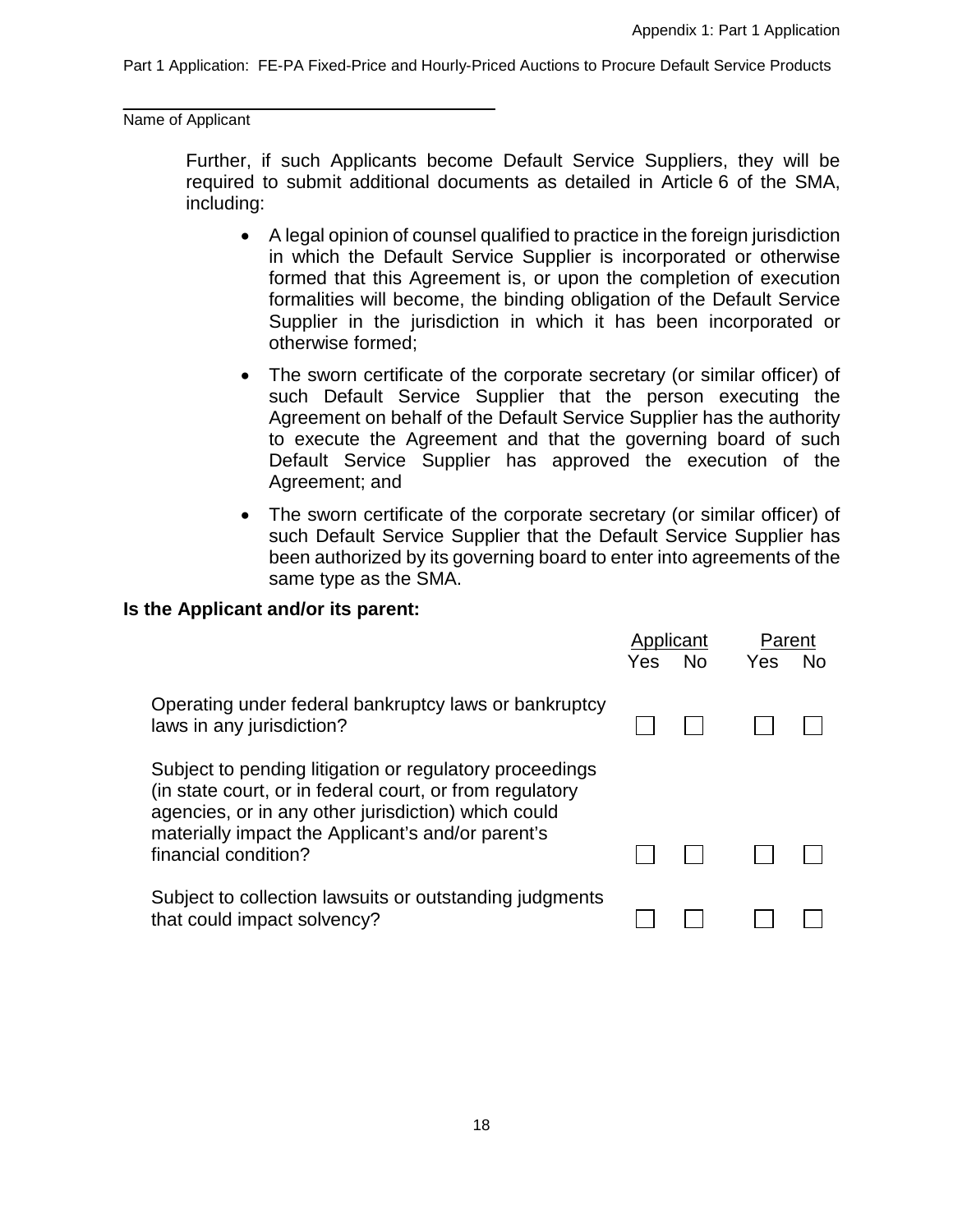\_\_\_\_\_\_\_\_\_\_\_\_\_\_\_\_\_\_\_\_\_\_\_\_\_\_\_\_\_\_\_\_\_\_\_\_\_\_\_\_\_\_\_ Name of Applicant

Please provide a statement disclosing any existing, pending or past adverse rulings, judgments, litigation, contingent liabilities, revocations of authority, administrative, regulatory (state, FERC, SEC or DOJ) investigations and any other matters relating to financial or operational status for the past three years that arise from the sale of electricity or natural gas, or that materially affect current financial or operational status.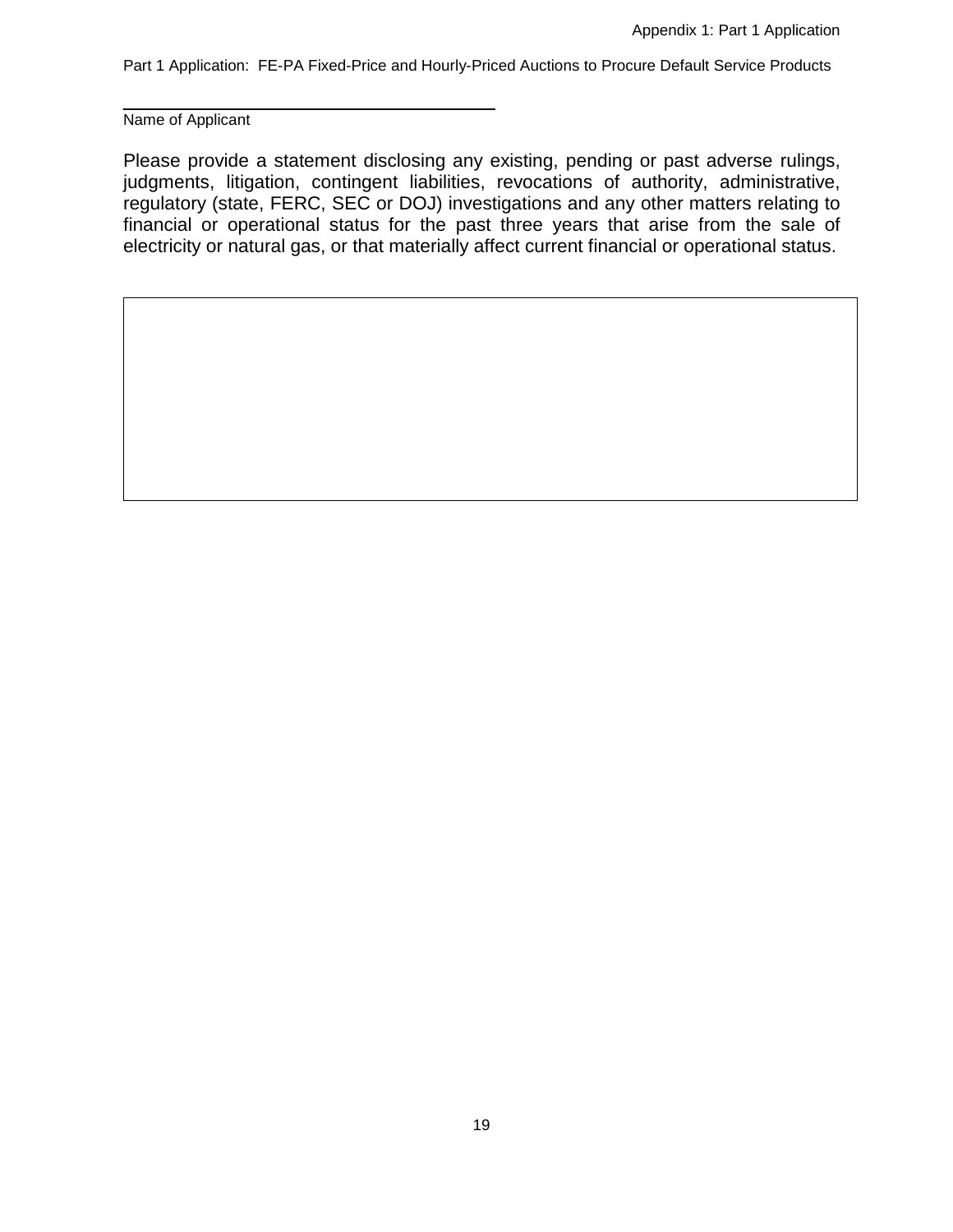\_\_\_\_\_\_\_\_\_\_\_\_\_\_\_\_\_\_\_\_\_\_\_\_\_\_\_\_\_\_\_\_\_\_\_\_\_\_\_\_\_\_\_ Name of Applicant

#### **1.8. Guarantor Information**

The Guarantor information is required only if the Applicant expects to have a third party act as a Guarantor should the Applicant become a Default Service Supplier.

## Please check here  $\square$  and proceed to the next section if this section does not **apply to you because you will not have a third party act as a Guarantor.**

## **Basic Information for the Guarantor**

| Name of Guarantor                                                         |                   |                      |
|---------------------------------------------------------------------------|-------------------|----------------------|
|                                                                           |                   |                      |
| Legal Name of Guarantor (if different from above)                         |                   |                      |
|                                                                           |                   |                      |
| Place of Incorporation, if applicable                                     | Federal Tax I.D.  | D&B DUNS#            |
| Please state whether the Guarantor<br>is a corporation, partnership, etc. | Years in Business |                      |
| <b>Guarantor's Contact Information</b>                                    |                   |                      |
| Last Name                                                                 | Given Name(s)     | Mr/Mrs/Ms/Dr/(other) |
| Title                                                                     |                   |                      |
| <b>Street Address 1</b>                                                   |                   |                      |
| <b>Street Address 2</b>                                                   |                   |                      |
| City                                                                      | <b>State</b>      | Zip Code             |

Telephone No. Cell Phone No. Fax No. Fax No. Email Address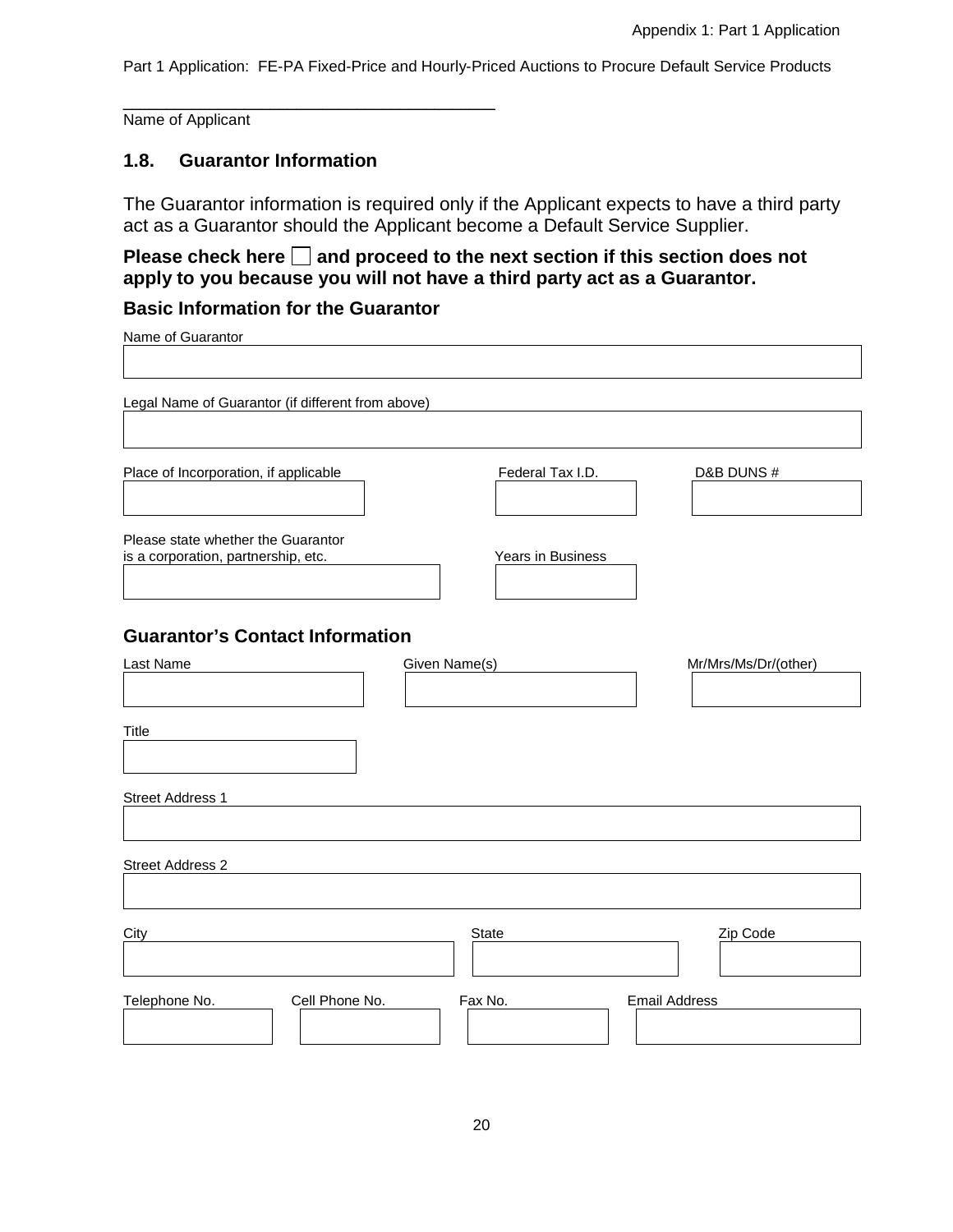\_\_\_\_\_\_\_\_\_\_\_\_\_\_\_\_\_\_\_\_\_\_\_\_\_\_\_\_\_\_\_\_\_\_\_\_\_\_\_\_\_\_\_ Name of Applicant

#### **The Guarantor's Credit Representative**

The Guarantor's in-house Credit Representative is the individual who can answer questions or provide information about the Guarantor's credit with respect to the requirements for the FP Auction and/or the HP Auction.

## **The person designated below is the Guarantor's Credit Representative.**

| Last Name                       | Given Name(s) | Mr/Mrs/Ms/Dr/(other) |
|---------------------------------|---------------|----------------------|
|                                 |               |                      |
| Title                           |               |                      |
|                                 |               |                      |
|                                 |               |                      |
| Street Address 1                |               |                      |
|                                 |               |                      |
|                                 |               |                      |
| Street Address 2                |               |                      |
|                                 |               |                      |
| City                            | State         | Zip Code             |
|                                 |               |                      |
| Telephone No.<br>Cell Phone No. | Fax No.       | <b>Email Address</b> |
|                                 |               |                      |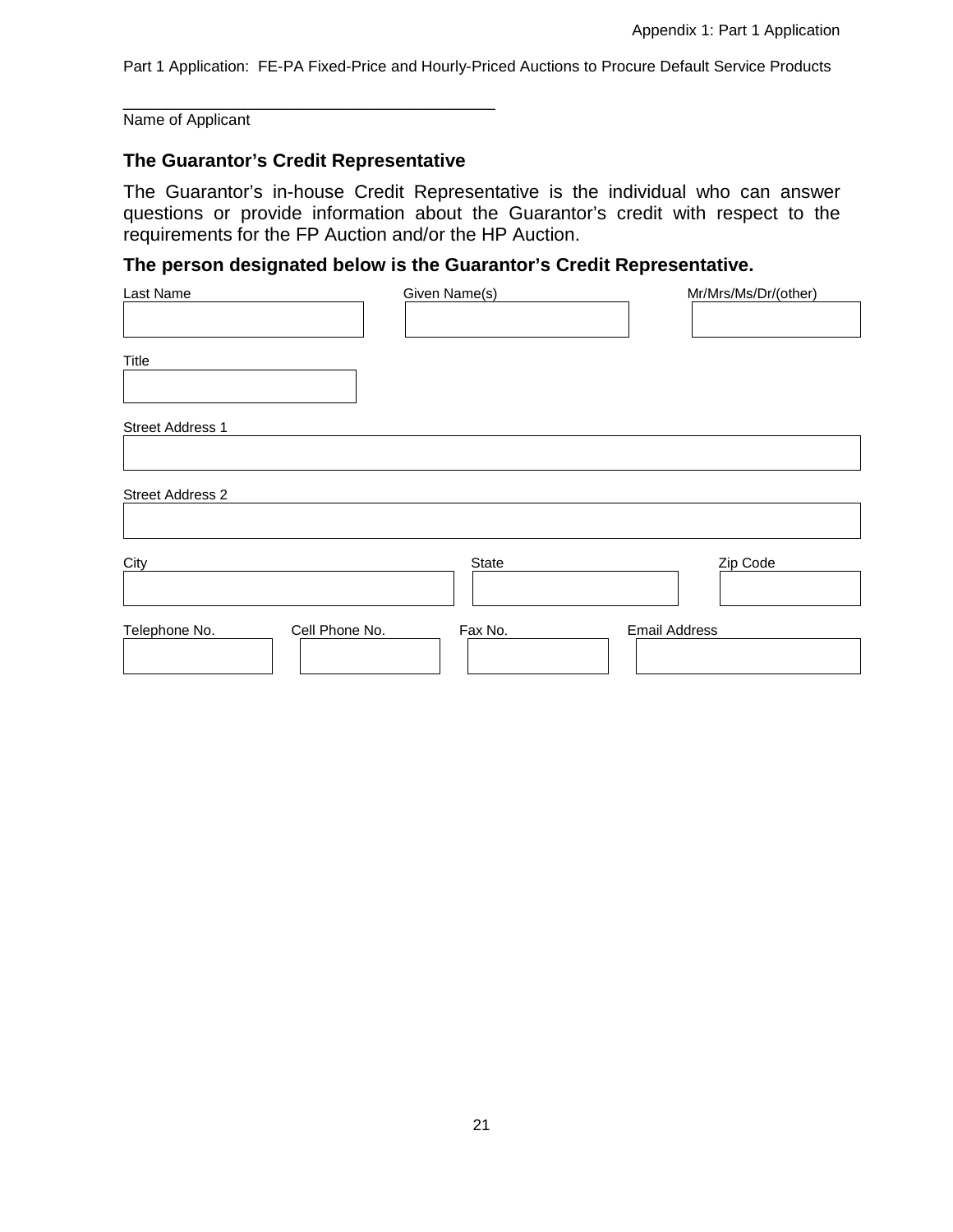\_\_\_\_\_\_\_\_\_\_\_\_\_\_\_\_\_\_\_\_\_\_\_\_\_\_\_\_\_\_\_\_\_\_\_\_\_\_\_\_\_\_\_ Name of Applicant

#### **Please provide the following information for the Guarantor:**

- (a) If the Guarantor is not an SEC registrant, provide the most recent Annual Report;
- (b) If the Guarantor is an SEC registrant, provide the Form 10-Q or Form 10-K, whichever was filed most recently with the SEC. If unavailable, please provide the most recent audited quarterly or annual financial information (including a balance sheet, income statement, and cash flow statement);
- (c) If the Guarantor is an SEC registrant and if both the Form 10-K and Form 10-Q most recently filed with the SEC are not available, please provide the most recent annual or quarterly financial data accompanied by an attestation by the Guarantor's Chief Financial Officer that the information submitted is true, correct and a fair representation of the Applicant's financial condition;
- (d) The following financial information along with page references to the relevant financial filings submitted:

|                          | Amount (\$) | Financial<br>Document Page<br>Number | Financial<br>Document Source | Date of Financial<br>Document Source |
|--------------------------|-------------|--------------------------------------|------------------------------|--------------------------------------|
| Goodwill                 |             |                                      |                              |                                      |
| Shareholders'<br>Equity  |             |                                      |                              |                                      |
| Net Intangible<br>Assets |             |                                      |                              |                                      |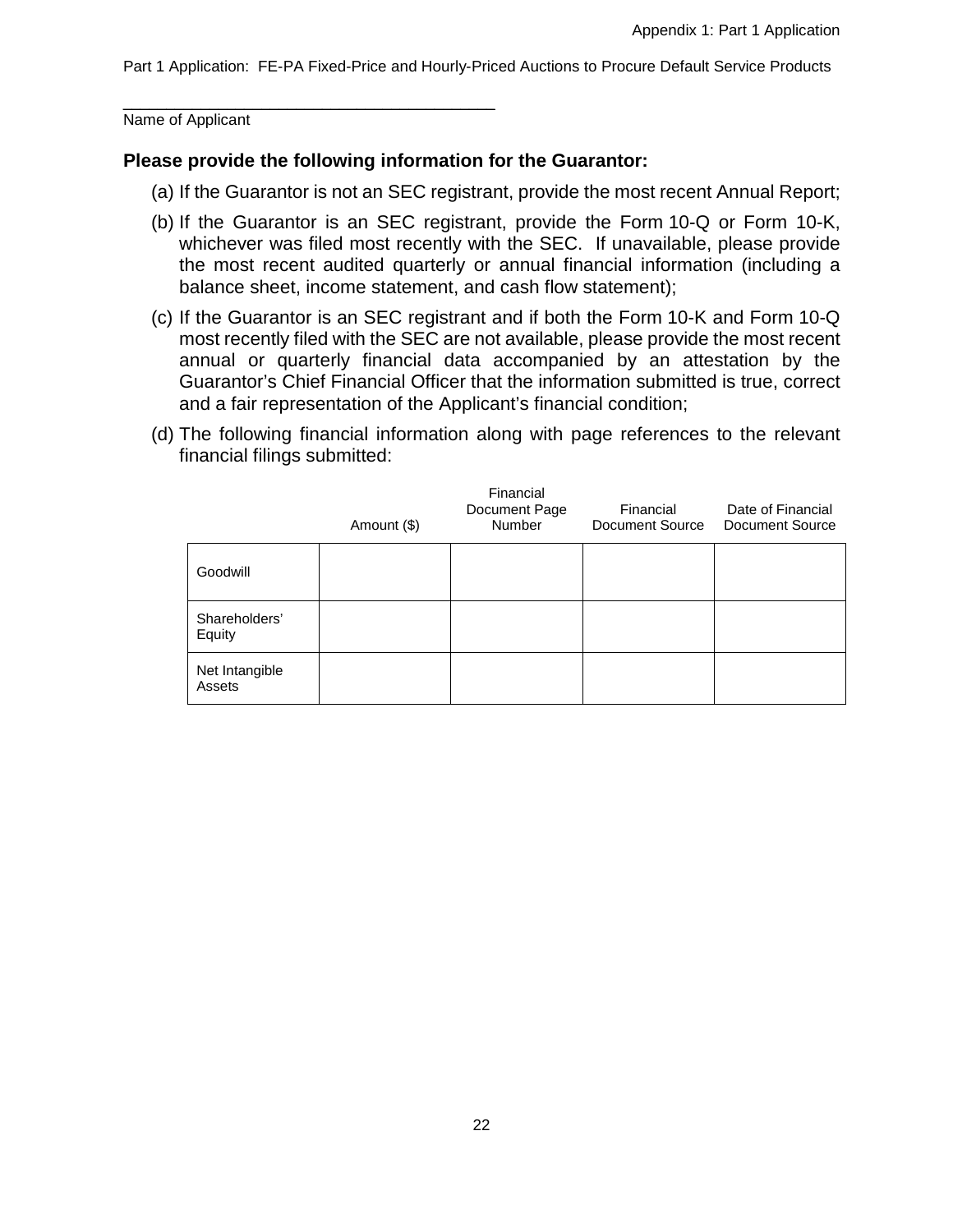\_\_\_\_\_\_\_\_\_\_\_\_\_\_\_\_\_\_\_\_\_\_\_\_\_\_\_\_\_\_\_\_\_\_\_\_\_\_\_\_\_\_\_ Name of Applicant

(e) Guarantor's senior unsecured debt ratings from the following three rating agencies if available, and the date of the rating, along with documentation showing the name of the rating agency, the type of rating, and the rating of the Guarantor:

|                   | Rating | Date of the Rating |
|-------------------|--------|--------------------|
| Moody's           |        |                    |
| Standard & Poor's |        |                    |
| Fitch             |        |                    |

If senior unsecured debt ratings are unavailable, but corporate issuer ratings are available, please provide the corporate issuer ratings, and the date of the rating, along with documentation showing the name of the rating agency, the type of rating, and the rating of the Guarantor:

|                   | Rating | Date of the Rating |
|-------------------|--------|--------------------|
| Moody's           |        |                    |
| Standard & Poor's |        |                    |
| Fitch             |        |                    |

- (f) If the Guarantor has not been incorporated or otherwise formed under the laws of the United States, the Guarantor is asked to provide in addition to a)-f) above:
	- i. A legal opinion acceptable to the Companies of counsel qualified to practice in the foreign jurisdiction in which the Guarantor is incorporated or otherwise formed that the Guaranty will become the binding obligation of the Guarantor in the jurisdiction in which it has been incorporated or otherwise formed.
	- ii. Any additional information that the Guarantor wishes to include that could provide comparable credit assurances to those that are provided by other Guarantors that have been incorporated or otherwise formed under the laws of the United States.

An Applicant whose Guarantor has not been incorporated or otherwise formed under the laws of the United States and that does not provide this information or any information that could provide comparable assurances of creditworthiness will be required to post the maximum Pre-Bid Security with its Part 2 Application.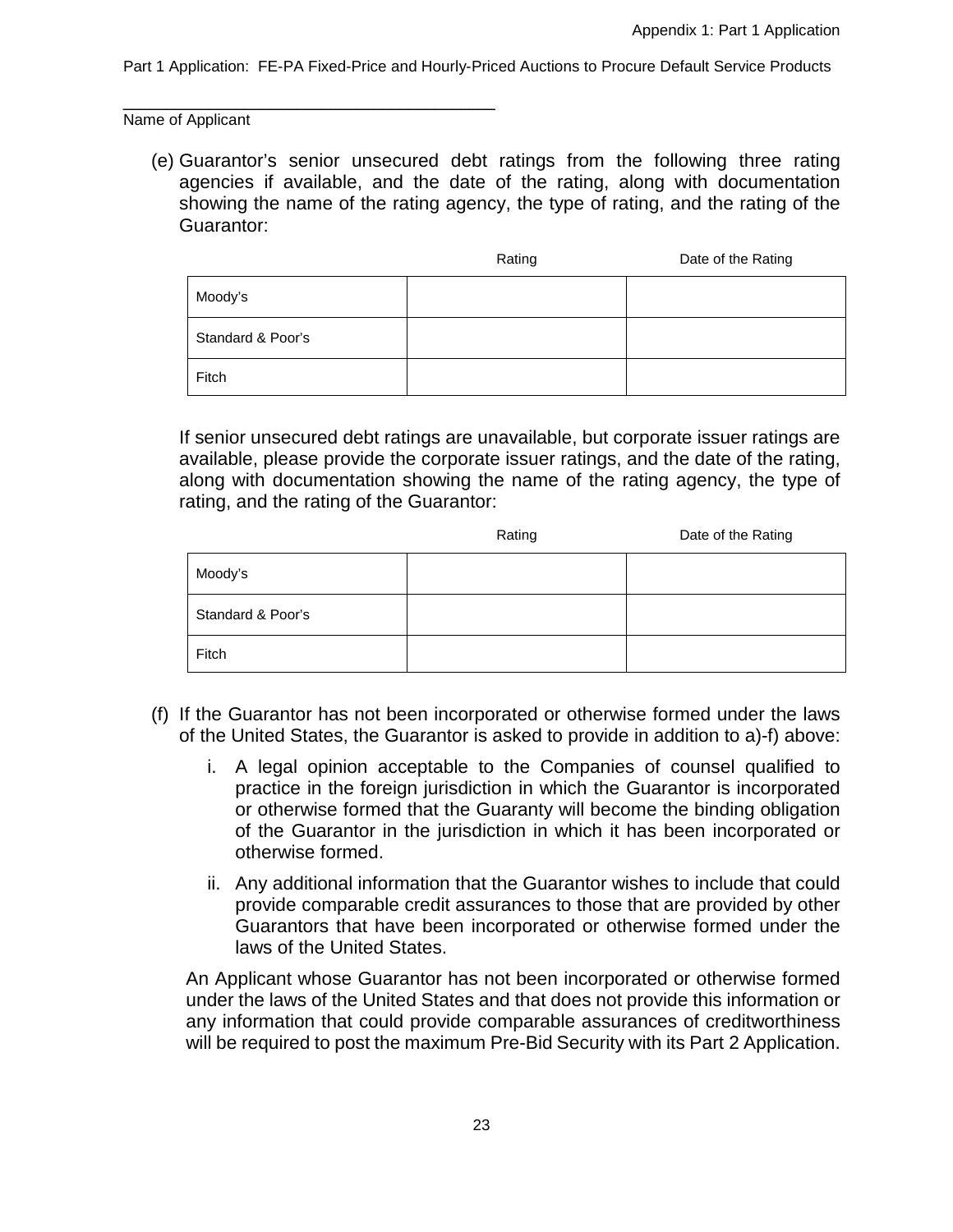\_\_\_\_\_\_\_\_\_\_\_\_\_\_\_\_\_\_\_\_\_\_\_\_\_\_\_\_\_\_\_\_\_\_\_\_\_\_\_\_\_\_\_ Name of Applicant

> Further, if an Applicant with such a Guarantor becomes a Default Service Supplier, the Guarantor will be required to submit additional documents as detailed in Article 6 of the SMA, including:

- A legal opinion of counsel qualified to practice in the foreign jurisdiction in which the Guarantor is incorporated or otherwise formed that this Guaranty is, or upon the completion of execution formalities will become, the binding obligation of the Guarantor in the jurisdiction in which it has been incorporated or otherwise formed;
- The sworn certificate of the corporate secretary (or similar officer) of such Guarantor that the person executing the Guaranty on behalf of the Guarantor has the authority to execute the Guaranty and that the governing board of such Guarantor has approved the execution of the Guaranty; and
- The sworn certificate of the corporate secretary (or similar officer) of such Guarantor that the Guarantor has been authorized by its governing board to enter into agreements of the same type as the Guaranty.

#### **Is the Guarantor and/or its parent (if applicable):**

|                                                                                                                                                                                                                                                         | Yes No | Guarantor | Parent<br>Yes | No. |
|---------------------------------------------------------------------------------------------------------------------------------------------------------------------------------------------------------------------------------------------------------|--------|-----------|---------------|-----|
| Operating under federal bankruptcy laws or bankruptcy<br>laws in any jurisdiction?                                                                                                                                                                      |        |           |               |     |
| Subject to pending litigation or regulatory proceedings<br>(in state court, or in federal court, or from regulatory<br>agencies, or in any other jurisdiction) which could<br>materially impact the Guarantor's and/or parent's<br>financial condition? |        |           |               |     |
| Subject to collection lawsuits or outstanding judgments<br>that could impact solvency?                                                                                                                                                                  |        |           |               |     |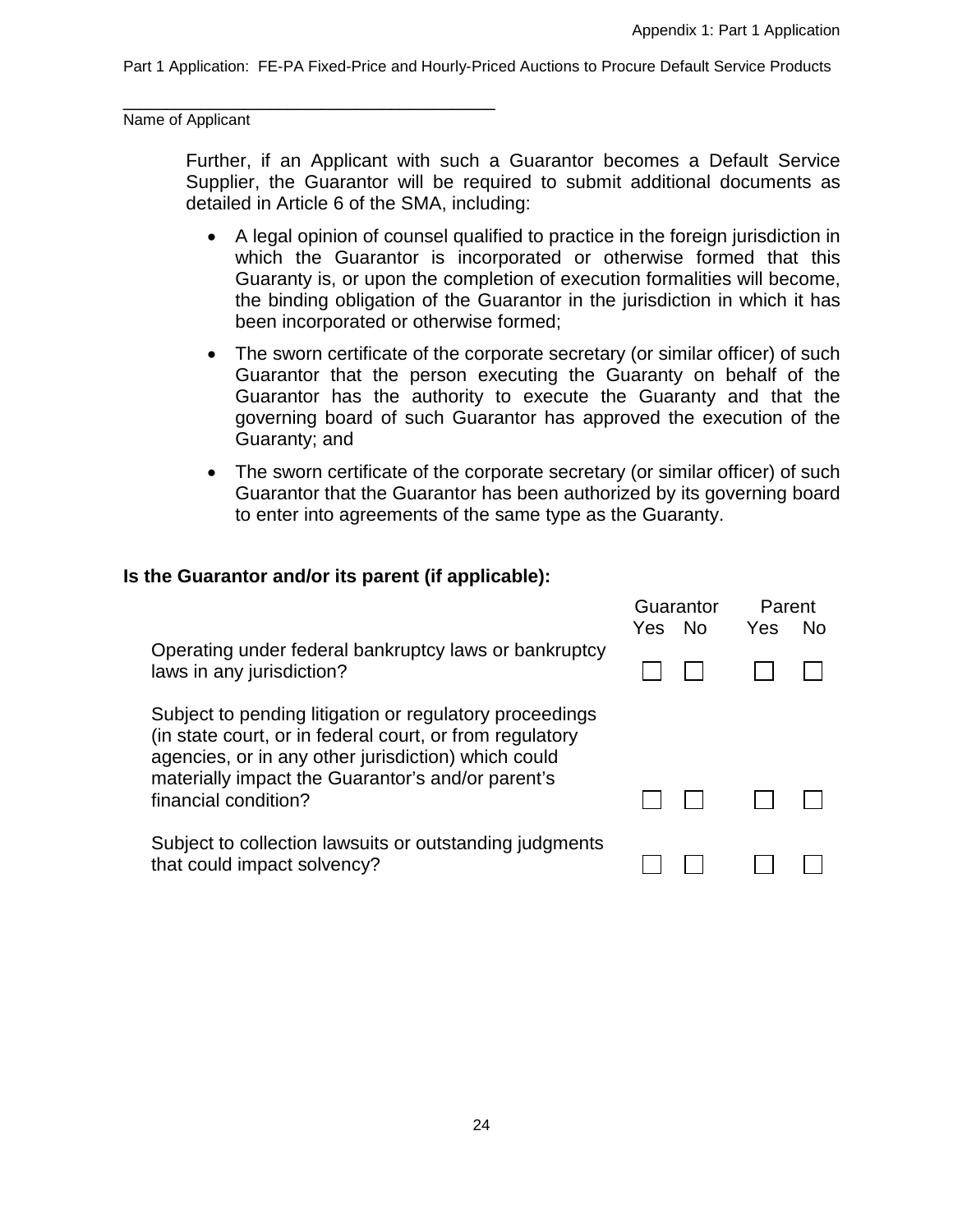\_\_\_\_\_\_\_\_\_\_\_\_\_\_\_\_\_\_\_\_\_\_\_\_\_\_\_\_\_\_\_\_\_\_\_\_\_\_\_\_\_\_\_ Name of Applicant

Please provide a statement disclosing any existing, pending or past adverse rulings, judgments, litigation, contingent liabilities, revocations of authority, administrative, regulatory (State, FERC, SEC or DOJ) investigations and any other matters relating to financial or operational status for the past three years that arise from the sale of electricity or natural gas, or that materially affect current financial or operational status of the Guarantor.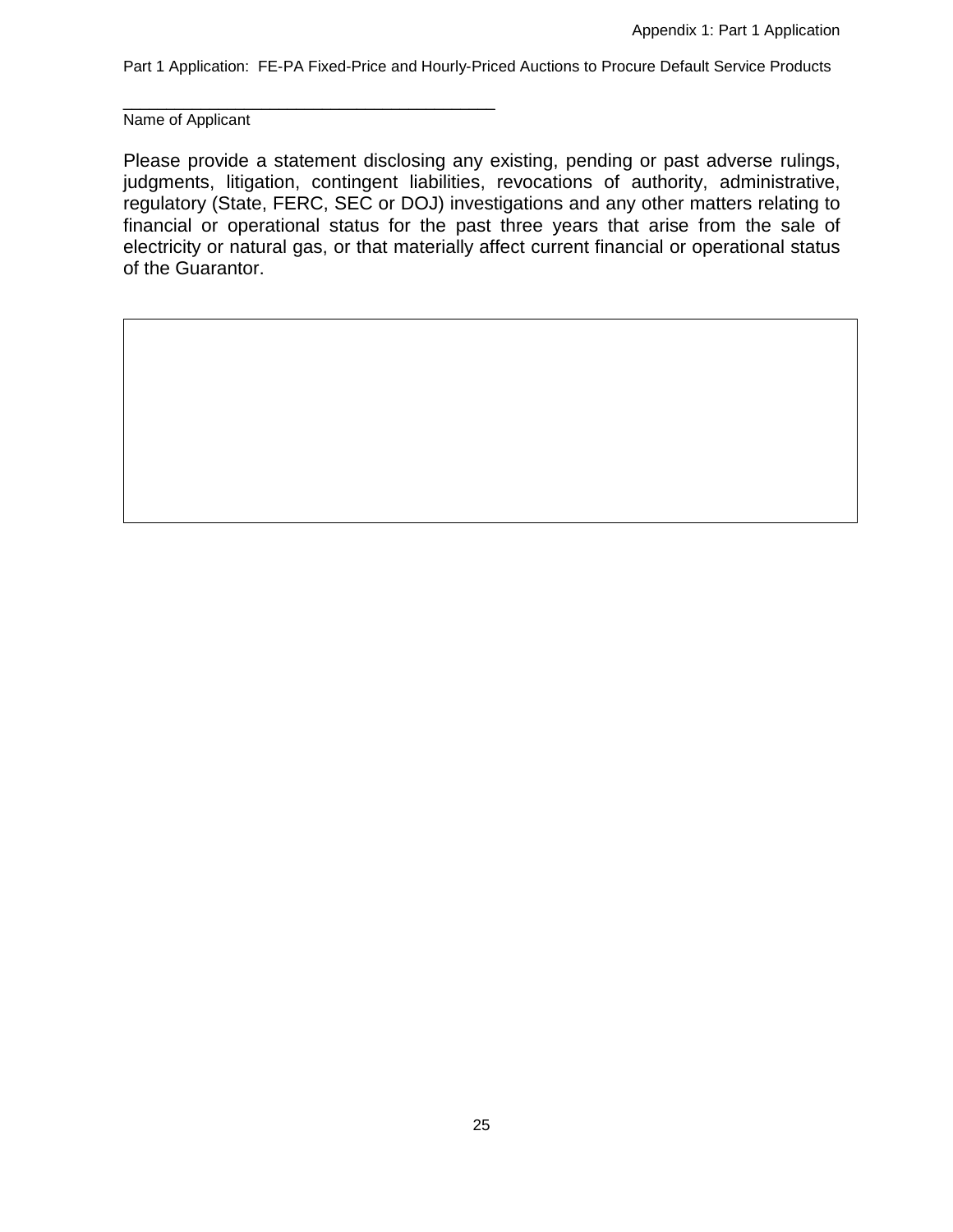\_\_\_\_\_\_\_\_\_\_\_\_\_\_\_\_\_\_\_\_\_\_\_\_\_\_\_\_\_\_\_\_\_\_\_\_\_\_\_\_\_\_\_ Name of Applicant

#### **1.9. Additional Certifications**

The Bidding Rules, the SMA, and the Information Website include important information that an Applicant should understand prior to participating in the FP Auction and/or the HP Auction.

(a) Please certify that you have read the Bidding Rules for the Auction(s) in which you intend to participate (the FP Auction and/or the HP Auction) and that you will comply with these rules.

\_\_\_\_\_\_\_\_\_\_\_\_\_\_\_\_\_\_\_\_\_\_\_\_\_\_\_\_\_\_\_\_ \_\_\_\_\_\_\_\_\_\_\_\_\_

\_\_\_\_\_\_\_\_\_\_\_\_\_\_\_\_\_\_\_\_\_\_\_\_\_\_\_\_\_\_\_\_ \_\_\_\_\_\_\_\_\_\_\_\_\_

Signature of Authorized Representative Date

(b) Please certify that you have read the SMA and that you accept its terms. Please also certify that if you become a winning bidder, you will execute the SMA within three (3) Business Days following the date of the Commission's approval of the auction results:

Signature of Authorized Representative Date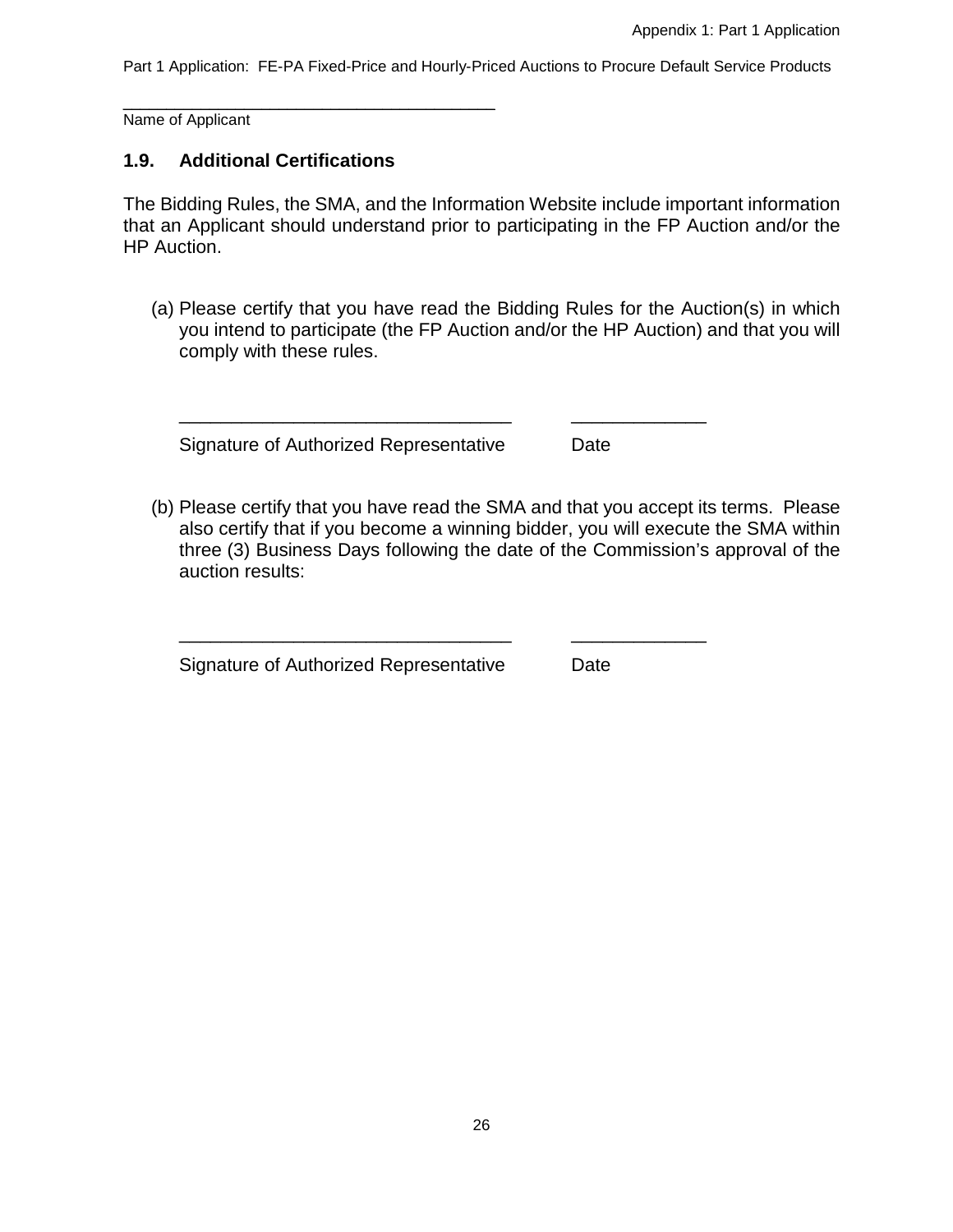\_\_\_\_\_\_\_\_\_\_\_\_\_\_\_\_\_\_\_\_\_\_\_\_\_\_\_\_\_\_\_\_\_\_\_\_\_\_\_\_\_\_\_ Name of Applicant

(c) Please certify that if you qualify to participate in the FP Auction and/or the HP Auction, you will not disclose at any time information regarding the list of Qualified Bidders in the FP Auction and/or the HP Auction, including but not limited to the number of Qualified Bidders, the identity of any one of the Qualified Bidders (including yourself), or the fact that an entity has not qualified for participation in the FP Auction and/or the HP Auction. Further, please certify that you will destroy any document distributed by the Independent Evaluator that lists the Qualified Bidders within five (5) days of the close of the bidding, or earlier if so instructed by the Independent Evaluator.

Signature of Authorized Representative Date

(d) No Qualified Bidder in the FP Auction and/or the HP Auction shall substitute another party, transfer its rights to another party, or otherwise assign its status as a Qualified Bidder to another party. Any such substitutions, transfers, or assignments shall be null and void and will result in the exclusion of the Qualified Bidder from the FP Auction and/or the HP Auction. Please certify that you agree to the limitation set forth in this paragraph.

\_\_\_\_\_\_\_\_\_\_\_\_\_\_\_\_\_\_\_\_\_\_\_\_\_\_\_\_\_\_\_ \_\_\_\_\_\_\_\_\_\_\_\_\_

\_\_\_\_\_\_\_\_\_\_\_\_\_\_\_\_\_\_\_\_\_\_\_\_\_\_\_\_\_\_\_ \_\_\_\_\_\_\_\_\_\_\_\_\_

Signature of Authorized Representative Date

The Bidding Rules and Communications Protocols include restrictions on the disclosure of Confidential Information. For purposes of the following certifications, the definition of Confidential Information relative to bidding strategy is defined according to Section 12.2 of the Bidding Rules.

(e) Please certify that you agree not to disclose any Confidential Information relative to bidding strategy to any party that may have an effect on the participation of another bidder, prospective bidder, or on any of the bids that another bidder would be willing to submit.

Signature of Authorized Representative Date

\_\_\_\_\_\_\_\_\_\_\_\_\_\_\_\_\_\_\_\_\_\_\_\_\_\_\_\_\_\_\_ \_\_\_\_\_\_\_\_\_\_\_\_\_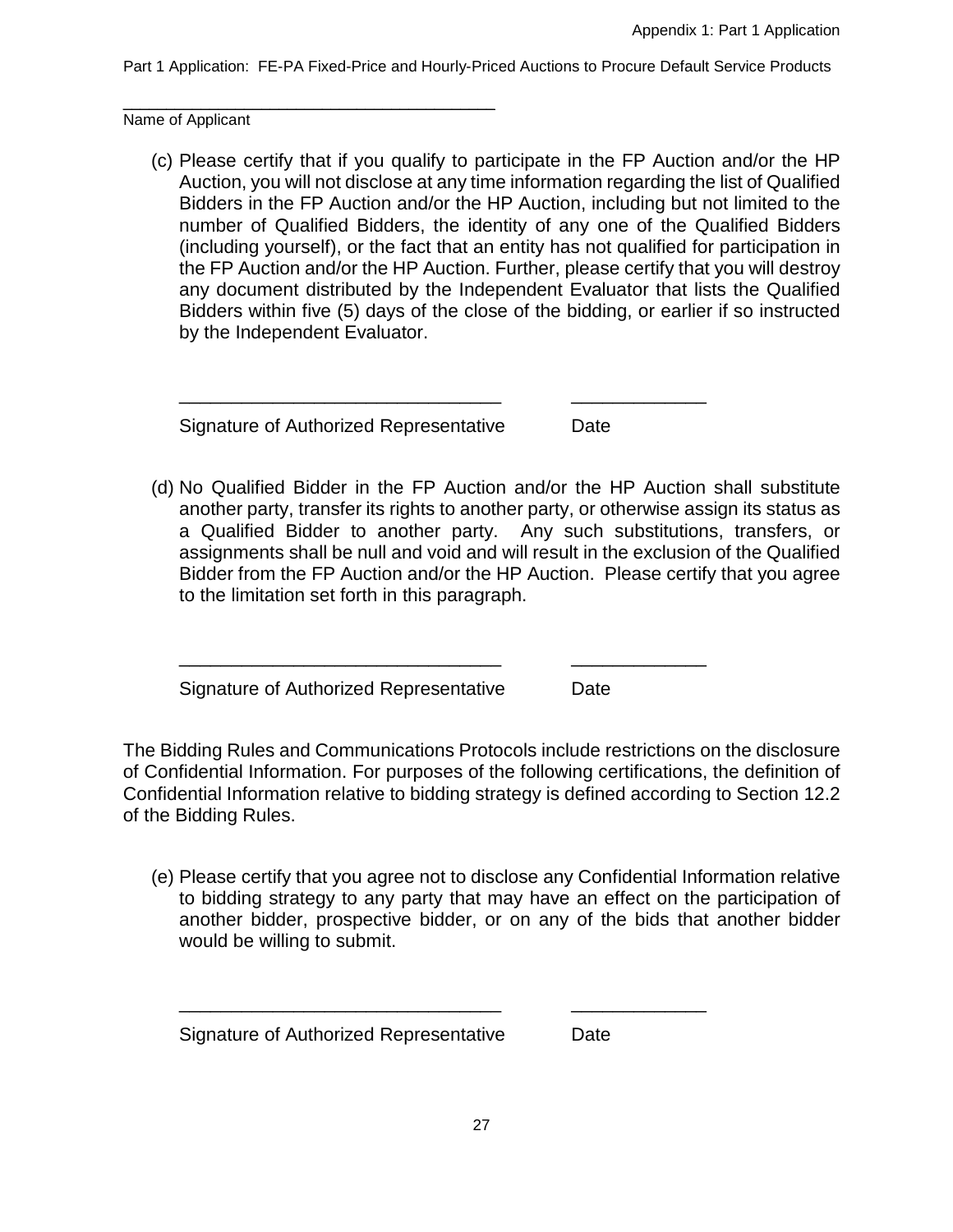\_\_\_\_\_\_\_\_\_\_\_\_\_\_\_\_\_\_\_\_\_\_\_\_\_\_\_\_\_\_\_\_\_\_\_\_\_\_\_\_\_\_\_ Name of Applicant

(f) Please certify that, to the extent Confidential Information relative to bidding strategy is disclosed within your organization or to a third party, you will ensure that sufficient precautions are taken to ensure that such Confidential Information is not made public or made available to another bidder. Such precautions include, but are not limited to confidentiality agreements, non-disclosure agreements, firewalls, and other contractual or structural protections that would maintain the confidential nature of a bidder's bidding strategy.

Signature of Authorized Representative Date

If unable to make the certifications requested above please identify the nature of your need to disclose Confidential Information without sufficient precautions to ensure that such Confidential Information is not made public or made available to another bidder.

\_\_\_\_\_\_\_\_\_\_\_\_\_\_\_\_\_\_\_\_\_\_\_\_\_\_\_\_\_\_\_ \_\_\_\_\_\_\_\_\_\_\_\_\_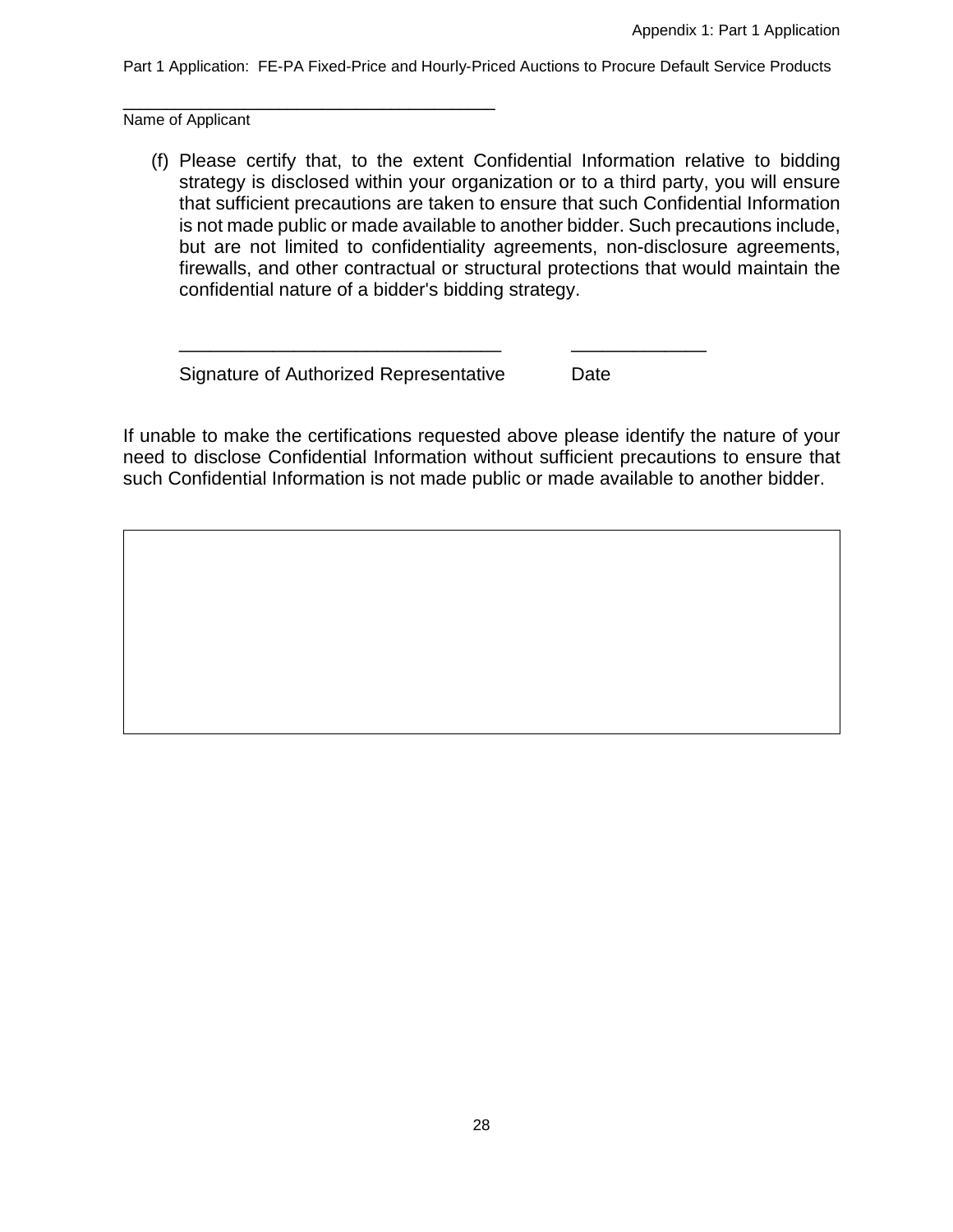\_\_\_\_\_\_\_\_\_\_\_\_\_\_\_\_\_\_\_\_\_\_\_\_\_\_\_\_\_\_\_\_\_\_\_\_\_\_\_\_\_\_\_ Name of Applicant

## **1.10. Alternate Guaranty Form**

A prospective Default Service Supplier that wishes to rely on a Guarantor upon becoming a Default Service Supplier can use the standard form of guaranty (Appendix G to the SMA) and be assured that the standard form of guaranty is acceptable to the Companies. Alternatively, the Companies will consider alternate forms of guaranty if they are submitted with this Part 1 Application. Also, you may submit an alternate form of guaranty that was previously approved by the Companies in a prior solicitation.

The Alternate Guaranty Form must be a financial guaranty for unlimited liability. Additional requirements are specified in Appendix B of this Part 1 Application.

#### **Please check here**  $\Box$  **and proceed to the next section if this section does not apply to you because you are not submitting an alternate form of guaranty. Otherwise please read Appendix B and complete this section.**

The Authorized Representative acknowledges by signing below that he/she has read the requirements of Appendix B and that he/she believes that the proposed Alternate Guaranty Form complies with these requirements:

Signature of Authorized Representative Date

Please check below to show that you are including all required documents.

\_\_\_\_\_\_\_\_\_\_\_\_\_\_\_\_\_\_\_\_\_\_\_\_\_\_\_\_\_\_\_ \_\_\_\_\_\_\_\_\_\_\_\_\_

- The proposed form of alternate guaranty;
- Certification that the alternate guaranty has been in general use by the  $\mathbf{1}$ Applicant in its ordinary course of business over the past twelve months;
- $\Box$  An enforceability opinion with respect to the alternate form of quaranty from counsel; and
- $\Box$  Previously approved alternate form of guaranty.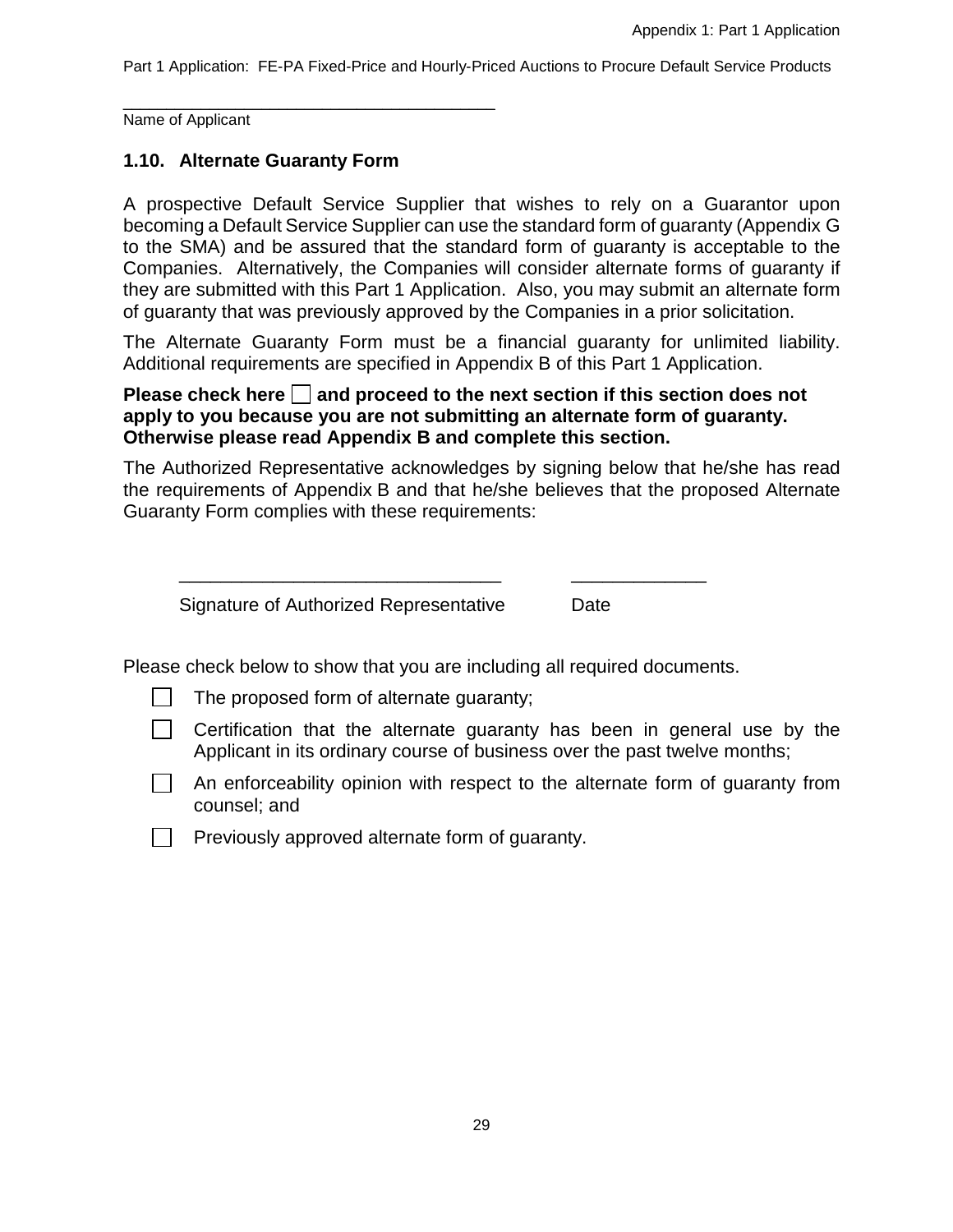\_\_\_\_\_\_\_\_\_\_\_\_\_\_\_\_\_\_\_\_\_\_\_\_\_\_\_\_\_\_\_\_\_\_\_\_\_\_\_\_\_\_\_ Name of Applicant

#### **1.11. Bidding Agreements**

**Please note that the Companies will not review information provided in this section.** 

**Please check here**  $\Box$  **and proceed to the next section if you will be bidding independently and not as a party to any bidding agreement with another party or through any other arrangement involving joint or coordinated bidding with any other party.**

Otherwise, please indicate below whether you are a party to or a part of a bidding agreement, a joint venture, a bidding consortium, or other arrangements for purposes of participating in the FP Auction and/or the HP Auction or pertaining to bidding in the FP Auction and/or the HP Auction. On the next page, please also provide the names of the other parties to the bidding agreement or other arrangement.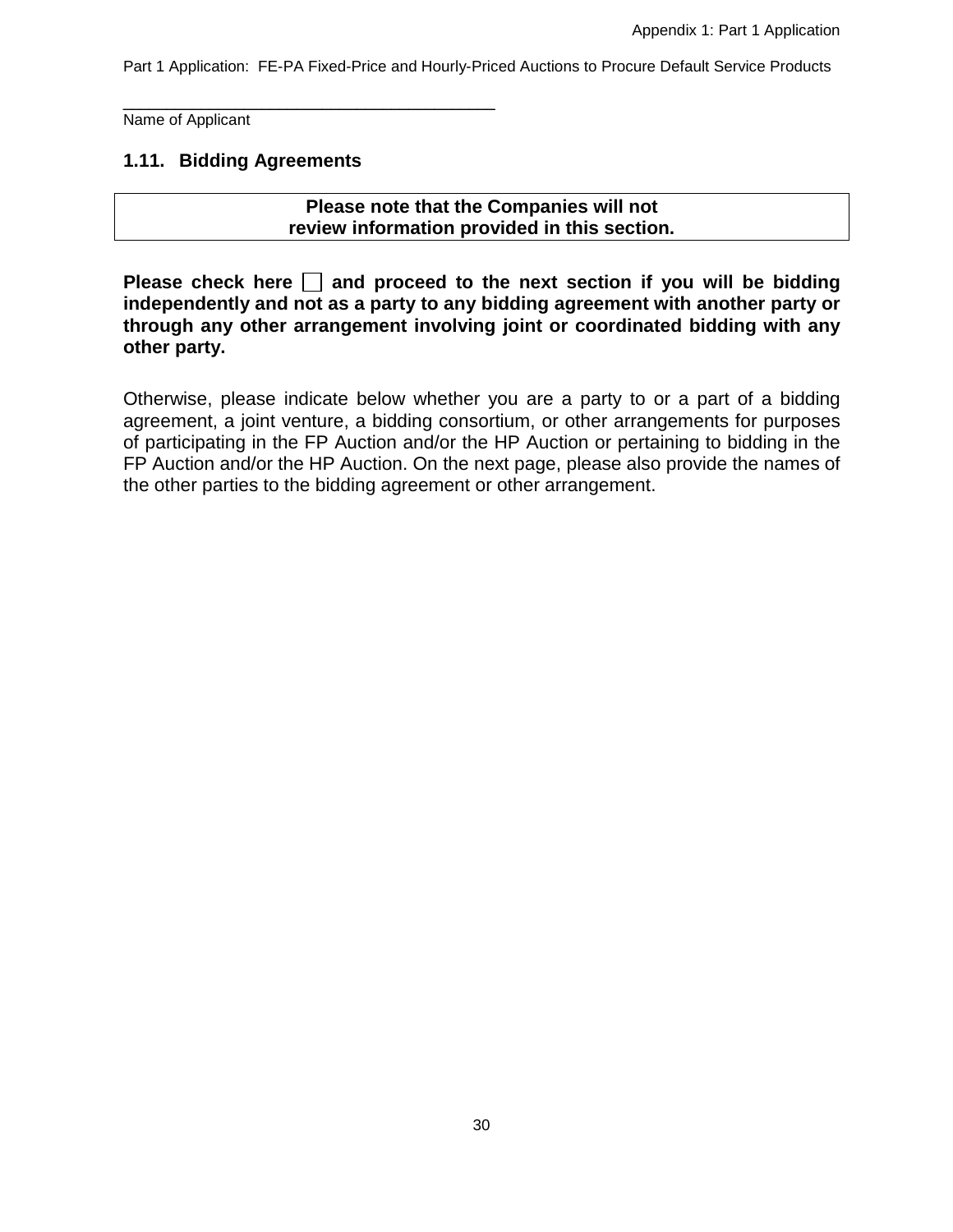| Name of Applicant                 |                           |
|-----------------------------------|---------------------------|
| Other parties to the arrangement: |                           |
|                                   |                           |
|                                   |                           |
|                                   |                           |
| <b>Bidding Agreement</b>          | <b>Bidding Consortium</b> |
| Joint Venture                     | Other (define)            |

If you are part of a bidding agreement, bidding consortium or joint venture, you must nominate a single party to the bidding agreement, bidding consortium or joint venture to fulfill the creditworthiness requirements. This party may have a Guarantor. Please indicate below which party from the bidding agreement, bidding consortium, or joint venture will be fulfilling the creditworthiness requirements:

Name of the single party fulfilling the creditworthiness requirements:

The Authorized Representative of the party named above must sign here to acknowledge the fact that this party has agreed to fulfill the creditworthiness requirements:

\_\_\_\_\_\_\_\_\_\_\_\_\_\_\_\_\_\_\_\_\_\_\_\_\_\_\_\_\_\_\_ \_\_\_\_\_\_\_\_\_\_\_\_\_

Signature of Authorized Representative Date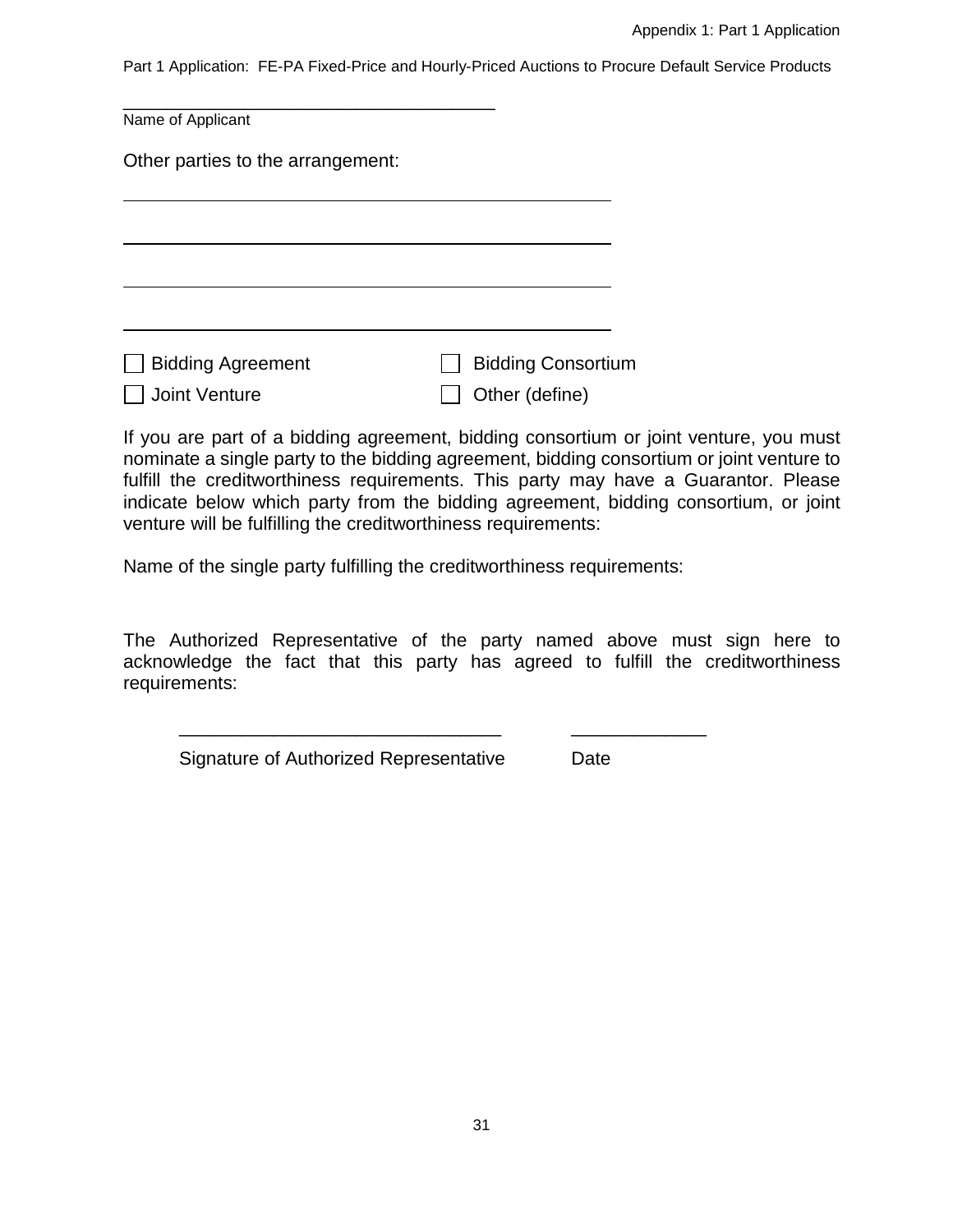\_\_\_\_\_\_\_\_\_\_\_\_\_\_\_\_\_\_\_\_\_\_\_\_\_\_\_\_\_\_\_\_\_\_\_\_\_\_\_\_\_\_\_ Name of Applicant

## **1.12. Justification of Omissions**

If you are unable to provide all documents or all information requested in this Part 1 Application, please justify fully any omissions in the space provided below.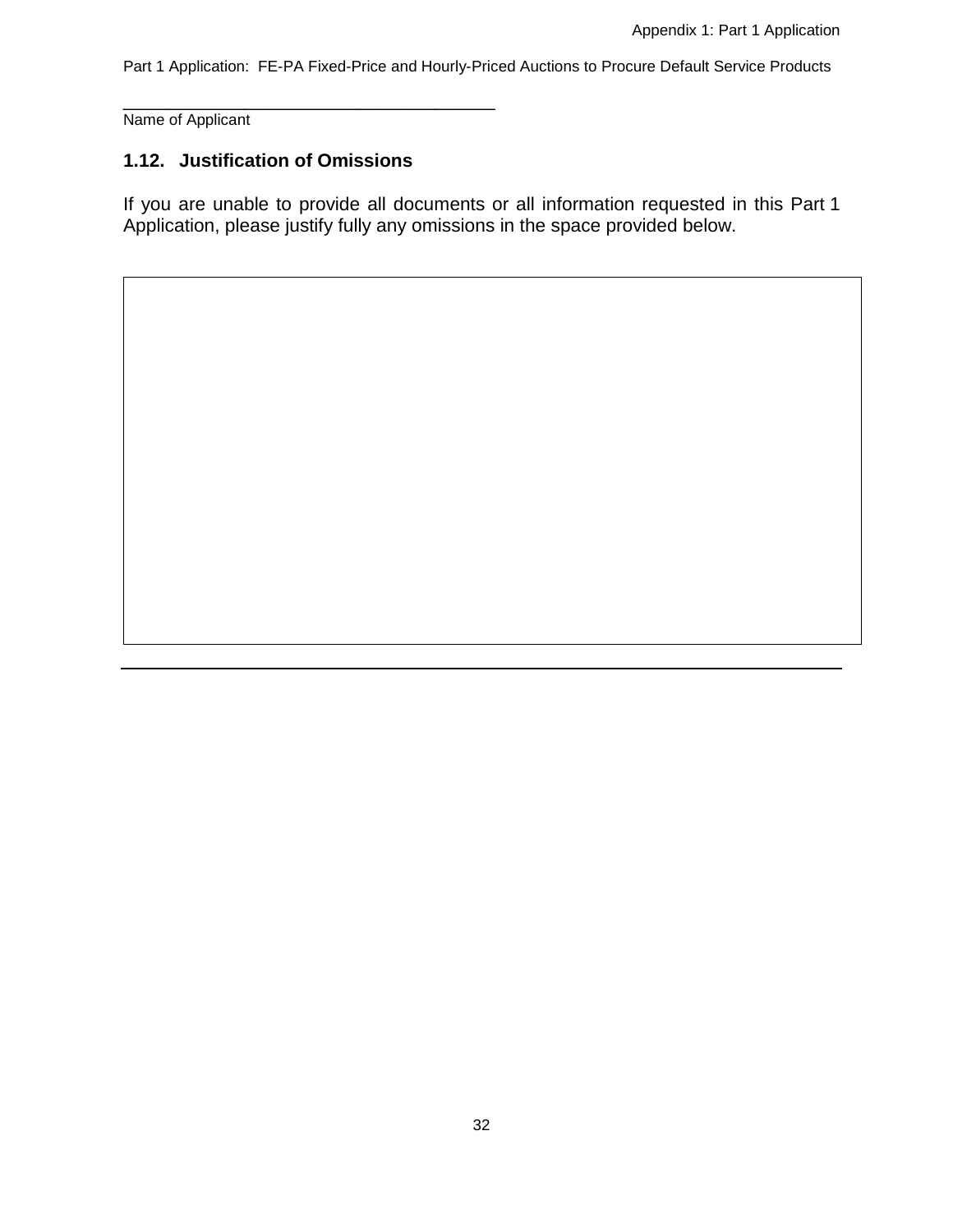\_\_\_\_\_\_\_\_\_\_\_\_\_\_\_\_\_\_\_\_\_\_\_\_\_\_\_\_\_\_\_\_\_\_\_\_\_\_\_\_\_\_\_ Name of Applicant

## **Appendix A – Enclosures to the Part 1 Application**

This is a checklist of documents to be enclosed with this Part 1 Application. Please submit only one copy of required supporting documents to the application unless noted otherwise.

A copy of the completed Part 1 Application with original signatures and original notarized signatures of Sections 1.2, 1.3 and 1.4 [Instructions Part 1]

For the Applicant:

- $\Box$  A copy of the signature page of the applicable PJM Agreements as that term is defined in the SMA [Section 1.6]
- $\mathbf{L}$ If the Applicant is not an SEC registrant, provide the most recent Annual Report [Section 1.7]
- $\mathbb{R}$ If the Applicant is an SEC registrant, provide the Form 10-Q or Form 10-K, whichever was filed most recently with the SEC. If unavailable, please provide the most recent audited quarterly or annual financial information (including a balance sheet, income statement, and cash flow statement) [Section 1.7]

 $\Box$ If the Applicant is an SEC registrant and if both the Form 10-K and Form 10-Q most recently filed with the SEC are not available, please provide the most recent annual or quarterly financial data accompanied by an attestation by the Applicant's Chief Financial Officer that the information submitted is true, correct and a fair representation of the Applicant's financial condition [Section 1.7]

Senior unsecured debt ratings or, if unavailable, corporate issuer ratings [Section 1.7]

 $\Box$  If the Applicant has not been incorporated or otherwise formed under the laws of the United States, (i) a legal opinion acceptable to Companies of counsel qualified to practice in the foreign jurisdiction in which the Applicant is incorporated or otherwise formed that the SMA will become the binding obligation of the Applicant in the jurisdiction in which it has been incorporated or otherwise formed, and (ii) any additional information that the Applicant wishes to give that could provide comparable credit assurances to those that are provided by other Applicants that have at least two credit ratings from accepted credit ratings agencies. [Section 1.7]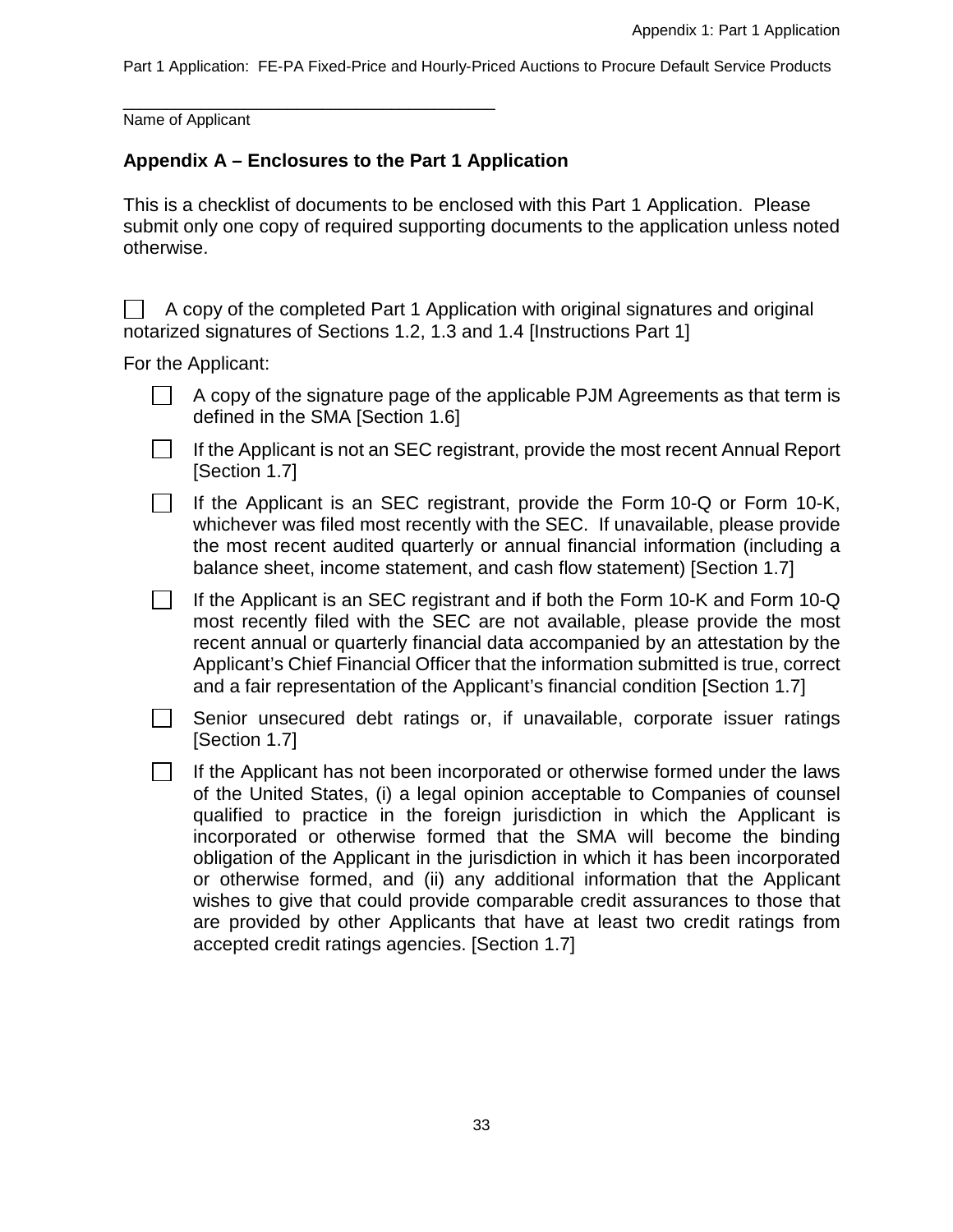\_\_\_\_\_\_\_\_\_\_\_\_\_\_\_\_\_\_\_\_\_\_\_\_\_\_\_\_\_\_\_\_\_\_\_\_\_\_\_\_\_\_\_ Name of Applicant

For the Guarantor:

| $\Box$ If the Guarantor is not an SEC registrant, provide the most recent Annual Report |
|-----------------------------------------------------------------------------------------|
| [Section 1.8]                                                                           |

 $\Box$ If the Guarantor is an SEC registrant, provide the Form 10-Q or Form 10-K, whichever was filed most recently with the SEC. If unavailable, please provide most recent audited quarterly or annual financial information (including a balance sheet, income statement, and cash flow statement) [Section 1.8]

If the Guarantor is an SEC registrant and if both the Form 10-K and Form 10-Q most recently filed with the SEC are not available, please provide most recent annual or quarterly financial data accompanied by an attestation by the Guarantor's Chief Financial Officer that the information submitted is true, correct and a fair representation of the Applicant's financial condition [Section 1.8]

 $\Box$  Senior unsecured debt ratings or, if unavailable, corporate issuer ratings [Section 1.8]

 $\Box$  If the Guarantor has not been incorporated or otherwise formed under the laws of the United States, (i) a legal opinion acceptable to the Companies of counsel qualified to practice in the foreign jurisdiction in which the Guarantor is incorporated or otherwise formed that the Guaranty will become the binding obligation of the Guarantor in the jurisdiction in which it has been incorporated or otherwise formed, and (ii) any additional information that the Guarantor wishes to give about the Guarantor's financial standing that could provide comparable credit assurances to those that are provided by other Guarantors that have at least two credit ratings from accepted credit rating agencies. [Section 1.8]

If the Applicant is proposing an Alternate Guaranty Form:

|  |  | Proposed form of alternate guaranty [Section 1.10] |  |  |  |
|--|--|----------------------------------------------------|--|--|--|
|--|--|----------------------------------------------------|--|--|--|

 $\Box$  Certification that the alternate quaranty has been in general use by the Applicant in its ordinary course of business over the past twelve months [Section 1.10]

 $\Box$  An enforceability opinion with respect to the alternate form of guaranty from counsel [Section 1.10]

**Proposed form of alternate quaranty [Section 1.10]**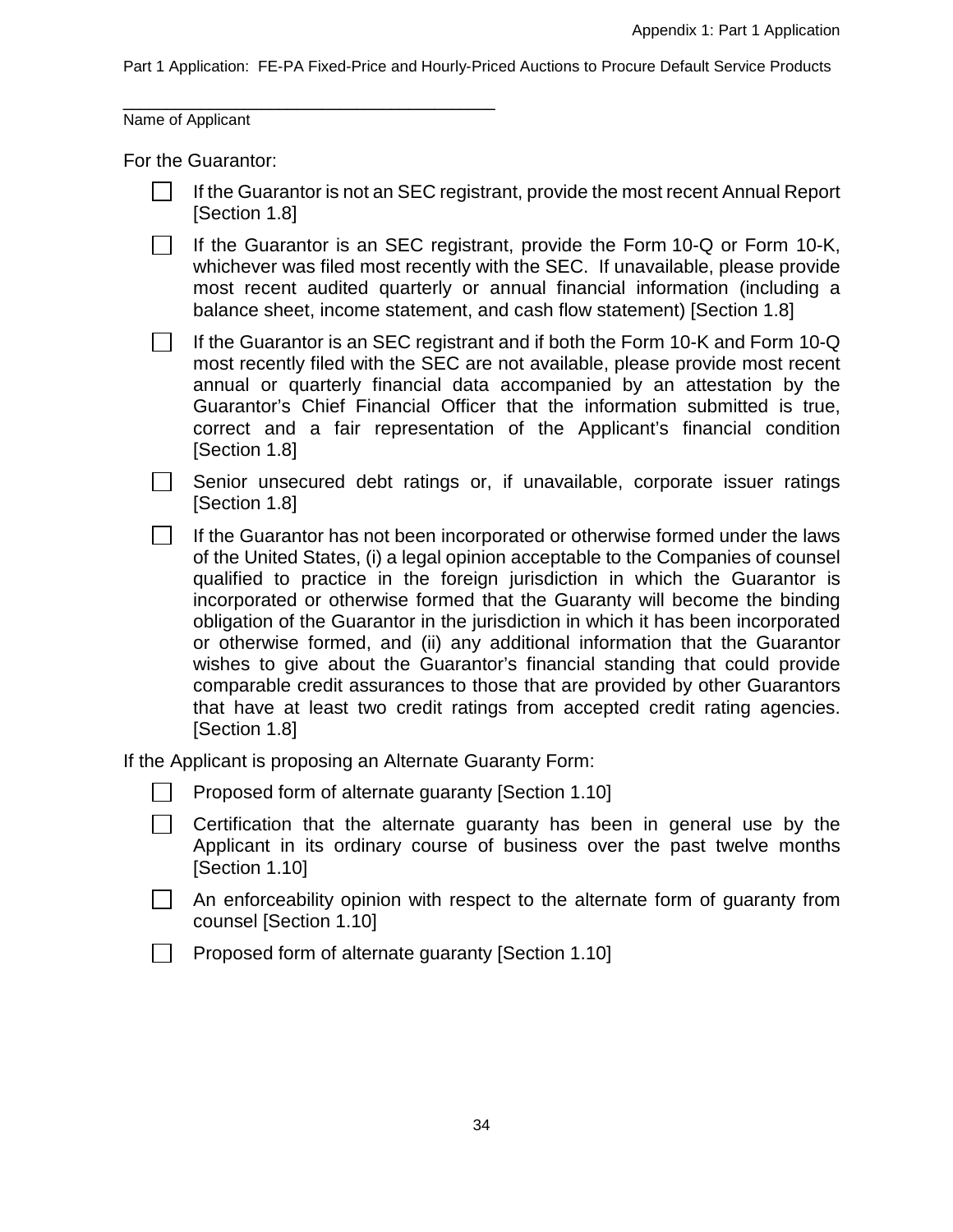\_\_\_\_\_\_\_\_\_\_\_\_\_\_\_\_\_\_\_\_\_\_\_\_\_\_\_\_\_\_\_\_\_\_\_\_\_\_\_\_\_\_\_ Name of Applicant

## **Appendix B – Alternate Guaranty Form (Optional)**

The criteria used to review the alternate form of guaranty are as follows:

- 1. The alternate guaranty must be a financial guaranty; performance guarantees are not acceptable.
- 2. The Companies will consider alternate forms of guaranty only if the guaranty is for unlimited liability.
- 3. The alternate guaranty must be an unconditional guaranty of payment of all amounts due by the Default Service Supplier to the Companies under the SMA. The SMA must be expressly identified and the satisfaction of obligations through performance may not be authorized.
- 4. The alternate guaranty may be terminated upon not less than thirty (30) days advance written notice to the Companies and termination shall not discharge liabilities and obligations of the Guarantor that have been incurred before the effective date of the termination.
- 5. The alternate guaranty must not be subject to any monetary limit.
- 6. The alternate guaranty must be accompanied by a certification that this form of guaranty, subject to changes needed to conform to the specific requirements of the Companies, has been in general use by the submitting party in its ordinary course of business over the past twelve months.
- 7. The alternate guaranty must be a guaranty of payment and not of collection.
- 8. Assignment of the alternate guaranty shall not be permitted except with the prior written consent of the Companies.
- 9. The Applicant must provide an enforceability opinion with respect to the alternate form of guaranty from its counsel. The accompanying enforceability opinion must be from a law firm of national (i.e., United States) standing, must not be weaker than would be industry norm and must contain only those qualifications that would be typical. The opinion shall name the Companies and explicitly state that the Companies are entitled to rely on the opinion.

The alternate forms of guaranty will be reviewed in accordance with the following process:

• Upon receipt of the Part 1 Application, the Independent Evaluator will redact the proposed alternate form of guaranty to remove any information identifying the Applicant. The Independent Evaluator will then forward the redacted version to a credit and legal representative of the Companies.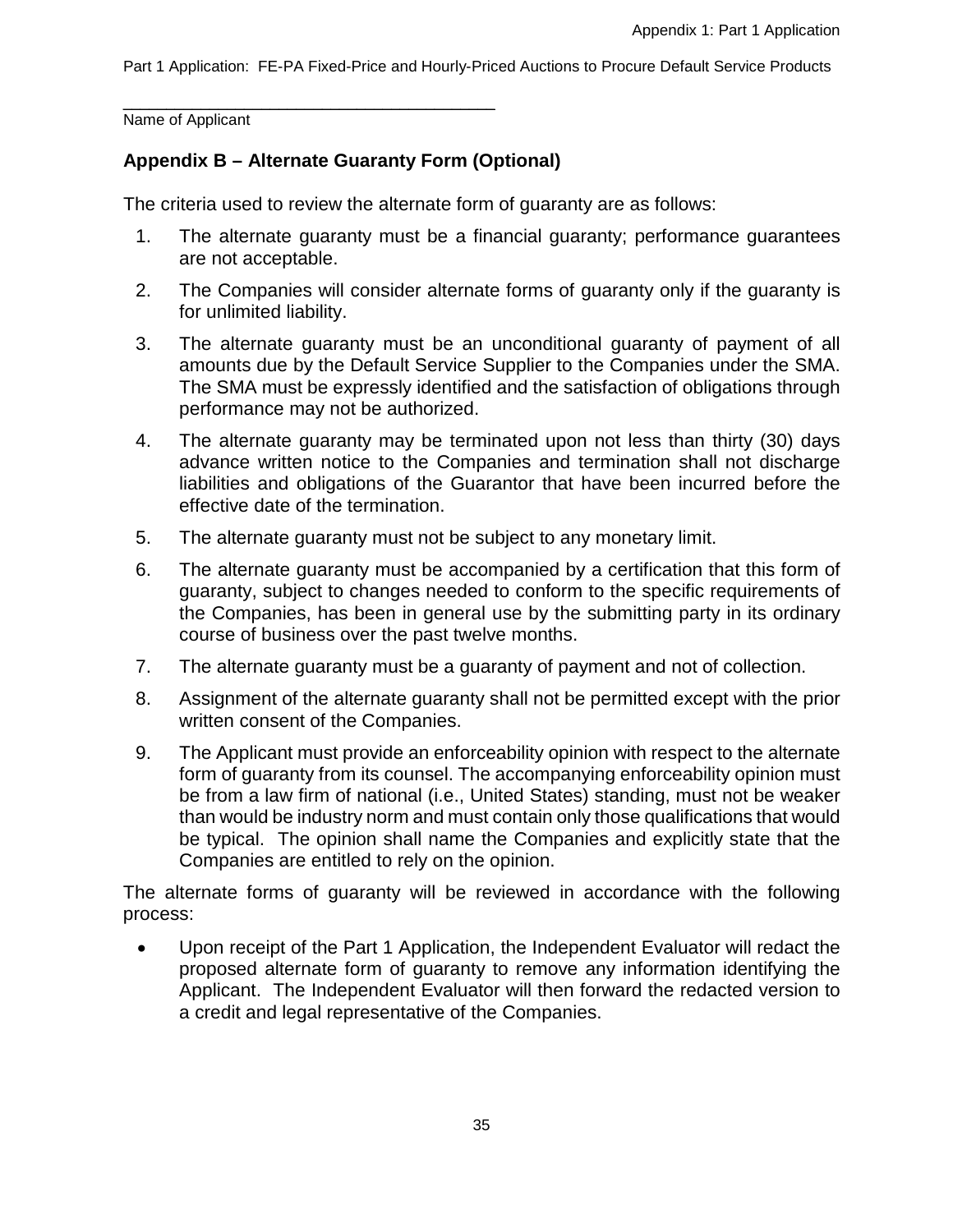\_\_\_\_\_\_\_\_\_\_\_\_\_\_\_\_\_\_\_\_\_\_\_\_\_\_\_\_\_\_\_\_\_\_\_\_\_\_\_\_\_\_\_ Name of Applicant

- The credit and legal representative will determine whether the alternate form of guaranty provides sufficient assurances of payment, taking into account the following considerations:
	- (i) whether the alternate form of guaranty conforms with the specific requirements identified by the Companies (listed above);
	- (ii) whether the alternate form of guaranty provides substantially similar credit protections to the credit protections provided to Companies by the standard form of guaranty; and
	- (iii) whether the alternate form of guaranty includes defenses in favor of the Guarantor not found in the standard form of guaranty. The Companies representative may also identify specific changes that would permit the alternate form of guaranty to be acceptable, if such changes are of a limited nature.
- The credit and legal representative shall inform the Independent Evaluator of its decision no later than seven (7) Business Days following the Part 1 Application Due Date.
- Upon receipt of the Companies' decision, the Independent Evaluator will notify the Applicant of the Companies' decision. The Companies' decision will state one of the following:
	- (i) The proposed alternate guaranty is acceptable to the Companies in the form in which it was submitted.
	- (ii) The proposed alternate guaranty is not acceptable to the Companies in the form in which it was submitted, but would be acceptable subject to specific changes of a minor nature. The correspondence from the Independent Evaluator will set forth the required changes.
	- (iii) The proposed alternate guaranty is not acceptable to the Companies.
- If specific changes are required to the proposed alternate guaranty, the Applicant will be required to resubmit the alternate guaranty form with changes identified by the Companies on the Business Day following the Business Day during which the Independent Evaluator notified the Applicant of the Companies' decision. No later than three (3) Business Days after the Applicant's resubmission, the Independent Evaluator will notify the Applicant of the Companies' final decision.

A potential bidder that had secured approval for an alternate form of guaranty from any previous Default Service procurement auction held by one or more of the Companies and wishes to use the same alternate form of guaranty can renew this by submitting the following: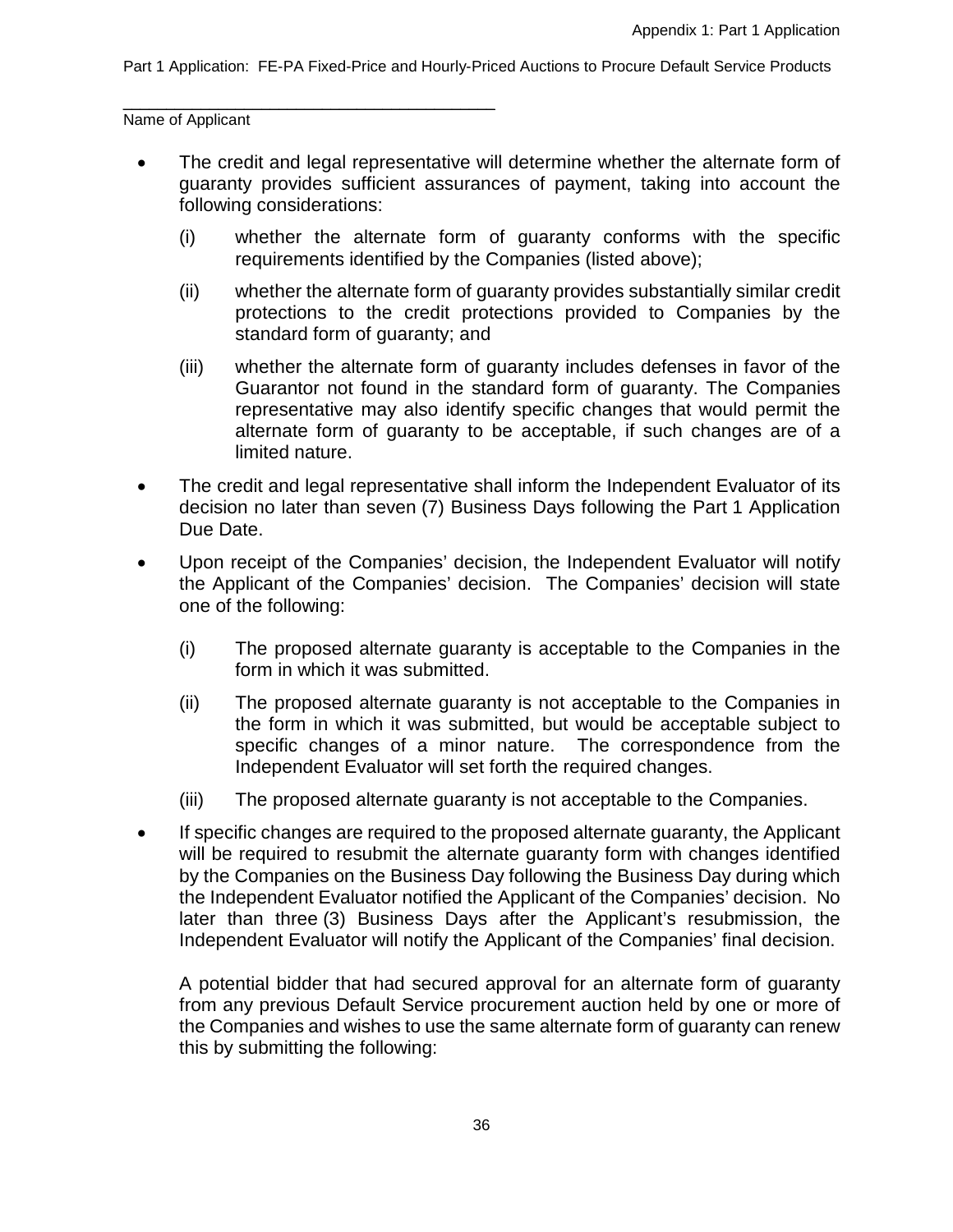\_\_\_\_\_\_\_\_\_\_\_\_\_\_\_\_\_\_\_\_\_\_\_\_\_\_\_\_\_\_\_\_\_\_\_\_\_\_\_\_\_\_\_ Name of Applicant

- 1. The alternate form of guaranty from any previous Default Service procurement auction by the Companies;
- 2. The enforceability opinion from any previous Default Service procurement auction by the Companies;
- 3. A certification that the text of the alternate form of guaranty is exactly the same as the alternate form of guaranty that had been previously approved from any previous Default Service procurement auction by the Companies;
- 4. A certification that the text of the enforceability opinion is exactly the same as the enforceability opinion that had been previously approved from any previous Default Service procurement auction by the Companies.

If a potential bidder submits the materials as specified above, the alternate form of guaranty will be approved for the FP Auction and/or the HP Auction without further re-evaluation. If a potential bidder had secured approval for an alternate form of guaranty from any previous Default Service procurement auction by the Companies but is unable to provide the materials as specified above, the potential bidder must resubmit the alternate form of guaranty and all supporting documentation as specified in the Alternate Form of Guaranty section above and these materials will be re-evaluated according to the criteria set forth in this document.

All proposing parties that become Qualified Bidders under the Part 1 Application process, but whose alternate guaranty is rejected by the Companies, are required to submit with their Part 2 Application a supplemental certification that the Applicant unconditionally accepts all terms and conditions of the SMA.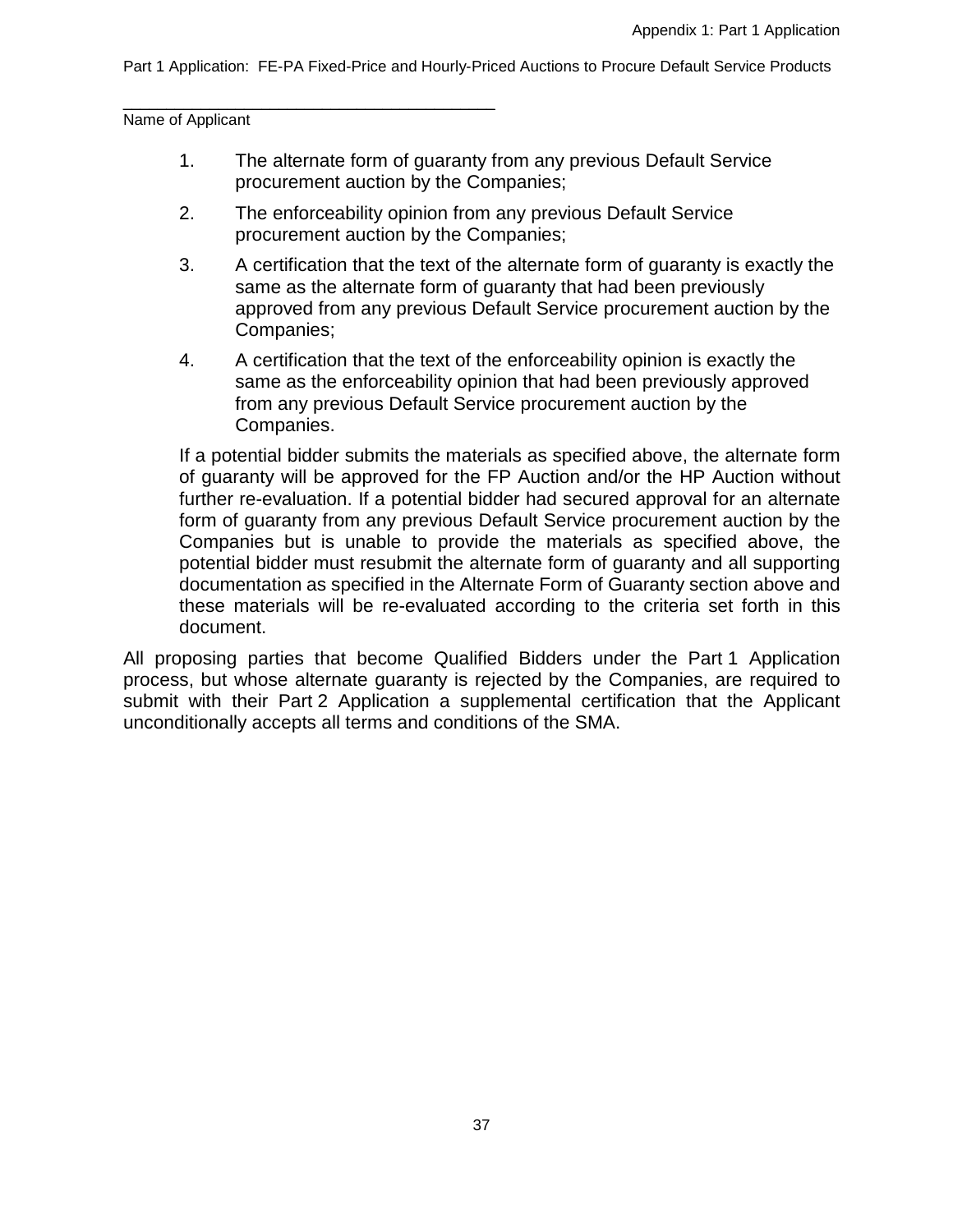\_\_\_\_\_\_\_\_\_\_\_\_\_\_\_\_\_\_\_\_\_\_\_\_\_\_\_\_\_\_\_\_\_\_\_\_\_\_\_\_\_\_\_ Name of Applicant

## **Appendix C – Proposing Changes to the Pre-Bid Security Letter of Credit (Optional)**

The standard form of the Pre-Bid Security Letter of Credit that is acceptable to the Companies will be posted to the Information Website. However, an Applicant has the option to propose changes to the Pre-Bid Security Letter of Credit during the Part 1 Application process by clearly identifying the proposed changes in an electronic, redlined version. This version may be submitted by email to [fepaauction@crai.com](mailto:fepaauction@crai.com) or as an attachment through the Secure Online Application.

The Companies will assess, in their sole and exclusive discretion, whether such modifications are acceptable. The Qualified Bidder, in its Part 2 Application, must provide the required executed Pre-Bid Security Letter of Credit that either uses the standard form or incorporates only those modifications to the standard form accepted by the Companies upon review of the Part 1 Application. The draft Pre-Bid Security Letter of Credit will be reviewed in accordance with the following process:

- Upon receipt of the Part 1 Application, the Independent Evaluator will redact the draft Pre-Bid Security Letter of Credit to remove any information identifying the Applicant. The Independent Evaluator will then forward the redacted version to a credit and legal representative of the Companies.
- The credit and legal representative will determine whether such modifications are acceptable. The credit and legal representative shall inform the Independent Evaluator of its decision no later than seven (7) Business Days following the Part 1 Application Due Date.
- Upon receipt of the Companies' decision, the Independent Evaluator will notify the Applicant of the Companies' decision. The Companies' decision will either state:
	- (i) The proposed changes to the Pre-Bid Security Letter of Credit are acceptable to the Companies in the form in which they were submitted.
	- (ii) The proposed changes to the Pre-Bid Security Letter of Credit are not acceptable to the Companies in the form in which they were submitted, but would be acceptable subject to specific changes of a minor nature. The correspondence from the Independent Evaluator will set forth the required changes.
	- (iii) The proposed changes to the Pre-Bid Security Letter of Credit are not acceptable to the Companies.
- If specific changes are required pursuant to (ii) above, the Applicant will be required to resubmit the draft Pre-Bid Security Letter of Credit with changes identified by the Companies on the Business Day following the Business Day during which the Independent Evaluator notified the Applicant of the Companies' decision. No later